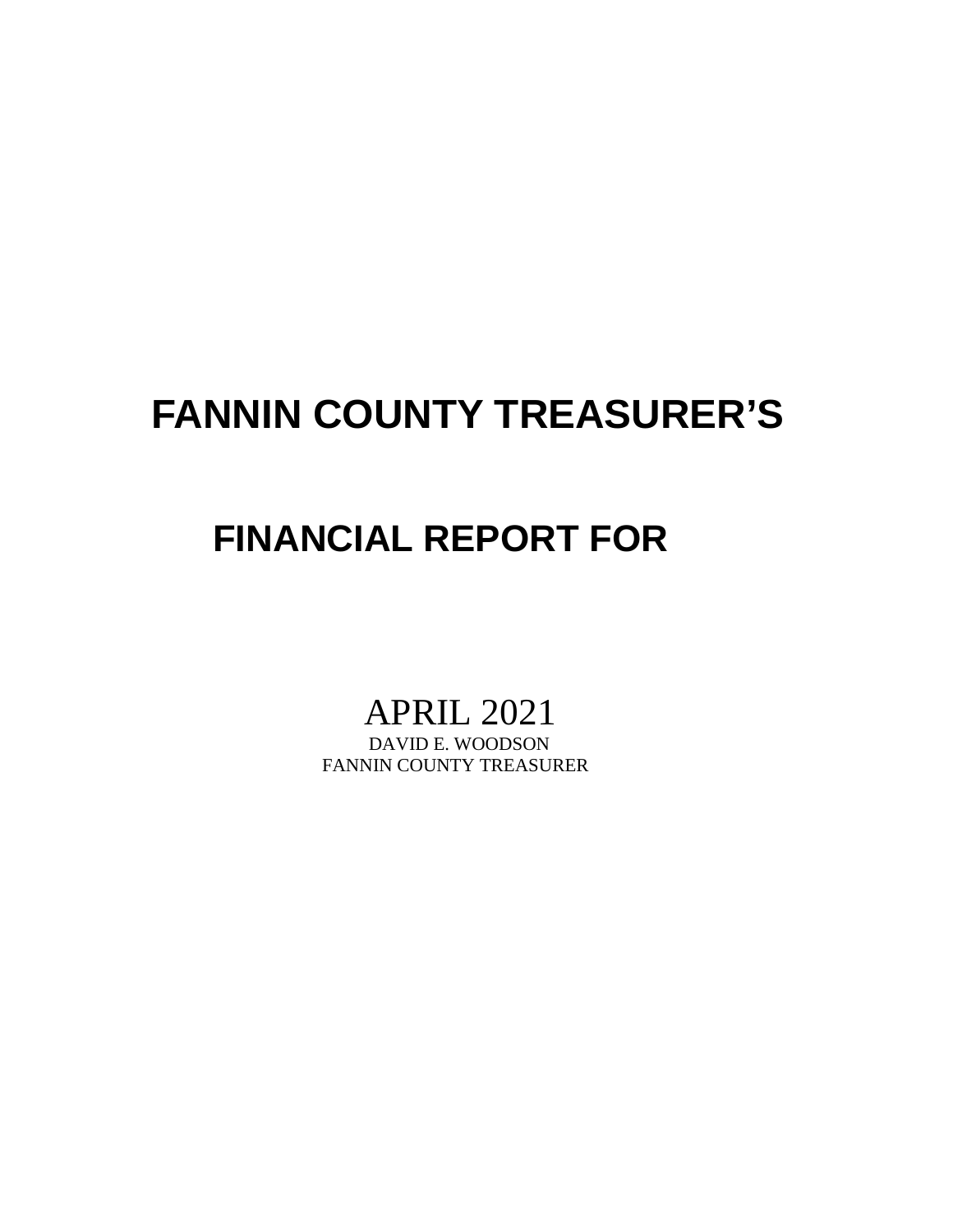

### **Receipt Listing by Product Code**

Fannin County, TX **The County of Totals by General Ledger Distribution Accounts** 

Date Range: 04/01/2021 - 04/30/2021

#### **Product Code Product Code Description**

| 6th Ct of Appeals DC        |           | Dist Clk 6th Ct of Appeals                 |                               |                                                                |                            |
|-----------------------------|-----------|--------------------------------------------|-------------------------------|----------------------------------------------------------------|----------------------------|
| Receipt Number              | Date      | <b>EOD Packet Number</b>                   | Payor Name                    | Distribution GL Account Number                                 | <b>Distribution Amount</b> |
| R00000709                   | 4/26/2021 | CLPKT00114 - Receipts 4-26-<br>2021-Posted | District Clerk                | 100-340-6000 - D.C.6TH COURT OF APPEALS<br>FEE                 | $-125.26$                  |
| R00000718                   | 4/27/2021 | CLPKT00115 - Receipts 4-27-<br>2021-Posted | <b>District Clerk</b>         | 100-340-6000 - D.C.6TH COURT OF APPEALS<br>FEE                 | $-140.15$                  |
| R00000722                   | 4/29/2021 | CLPKT00116 - Receipts 4-29-<br>2021-Posted | District Clerk                | 100-340-6000 - D.C.6TH COURT OF APPEALS<br>FEE                 | $-105.46$                  |
|                             |           |                                            |                               | 6th Ct of Appeals DC Subtotal:                                 | $-370.87$                  |
| <b>Alcohol License</b>      |           | <b>Alocohol Beverage License</b>           |                               |                                                                |                            |
| Receipt Number              | Date      | <b>EOD Packet Number</b>                   | Payor Name                    | Distribution GL Account Number                                 | <b>Distribution Amount</b> |
| R00000644                   | 4/7/2021  | CLPKT00103 - Receipts 4-7-<br>2021-Posted  | TAX A/C                       | 100-320-2000 - ALCOHLIC BEVERAGE<br><b>LICENSE</b>             | $-2,970.00$                |
| R00000716                   | 4/27/2021 | CLPKT00115 - Receipts 4-27-<br>2021-Posted | TAX A/C                       | 100-320-2000 - ALCOHLIC BEVERAGE<br><b>LICENSE</b>             | $-12.00$                   |
|                             |           |                                            |                               | <b>Alcohol License Subtotal:</b>                               | $-2,982.00$                |
| <b>Attnys &amp; Doctors</b> |           | <b>Attnys &amp; Doctors</b>                |                               |                                                                |                            |
| Receipt Number              | Date      | <b>EOD Packet Number</b>                   | Payor Name                    | Distribution GL Account Number                                 | <b>Distribution Amount</b> |
| R00000718                   | 4/27/2021 | CLPKT00115 - Receipts 4-27-<br>2021-Posted | District Clerk                | 100-318-1320 - ATTORNEYS & DOCTORS                             | -22.25                     |
| R00000722                   | 4/29/2021 | CLPKT00116 - Receipts 4-29-<br>2021-Posted | District Clerk                | 100-318-1320 - ATTORNEYS & DOCTORS                             | $-12.91$                   |
|                             |           |                                            |                               | <b>Attnys &amp; Doctors Subtotal:</b>                          | $-35.16$                   |
| <b>Auction Proceed Forf</b> |           | <b>Auction Proceeds SO Forfeiture</b>      |                               |                                                                |                            |
| <b>Receipt Number</b>       | Date      | <b>EOD Packet Number</b>                   | Payor Name                    | Distribution GL Account Number                                 | <b>Distribution Amount</b> |
| R00000657                   | 4/9/2021  | CLPKT00104 - Receipts 4-9-<br>2021-Posted  | Rene' Bates Auctioneers, Inc. | 560-352-2000 - CONTRABAND FORFEITURE                           | $-1,900.00$                |
| R00000684                   | 4/19/2021 | CLPKT00109 - Receipts 4-19-<br>2021-Posted | Rene' Bates Auctioneers, Inc. | 560-352-2000 - CONTRABAND FORFEITURE                           | -5,060.00                  |
|                             |           |                                            |                               | <b>Auction Proceed Forf Subtotal:</b>                          | $-6,960.00$                |
| <b>Auction Proceeds Gen</b> |           | <b>Sale of Equipment</b>                   |                               |                                                                |                            |
| Receipt Number              | Date      | <b>EOD Packet Number</b>                   | Payor Name                    | Distribution GL Account Number                                 | <b>Distribution Amount</b> |
| R00000657                   | 4/9/2021  | CLPKT00104 - Receipts 4-9-<br>2021-Posted  |                               | Rene' Bates Auctioneers, Inc. 100-364-1630 - SALE OF EQUIPMENT | $-7,950.09$                |
| R00000684                   | 4/19/2021 | CLPKT00109 - Receipts 4-19-<br>2021-Posted |                               | Rene' Bates Auctioneers, Inc. 100-364-1630 - SALE OF EQUIPMENT | $-1,440.00$                |
|                             |           |                                            |                               | <b>Auction Proceeds Gen Subtotal:</b>                          | $-9,390.09$                |
| <b>Bail Bond</b>            |           | <b>Bail Bond Fees</b>                      |                               |                                                                |                            |
| Receipt Number              | Date      | <b>EOD Packet Number</b>                   | Payor Name                    | Distribution GL Account Number                                 | <b>Distribution Amount</b> |
| R00000628                   | 4/1/2021  | CLPKT00101 - Receipts 4-1-<br>2021-Posted  | Carpenter's Bail Bonds        | 130-345-1130 - SURETY BAIL BOND FEE                            | $-45.00$                   |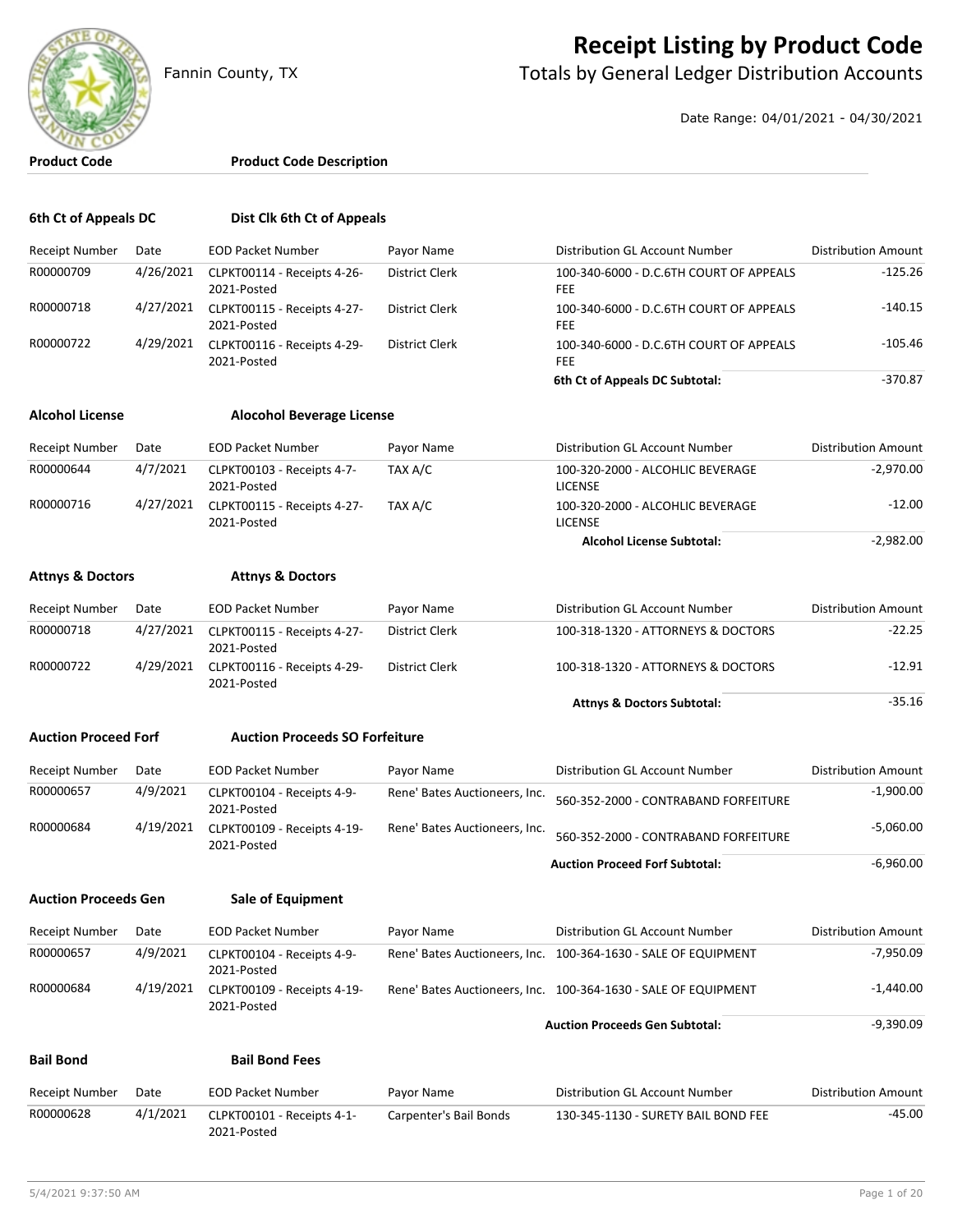| <b>Product Code</b>    |           | <b>Product Code Description</b>            |                          |                                                    |                            |
|------------------------|-----------|--------------------------------------------|--------------------------|----------------------------------------------------|----------------------------|
| R00000629              | 4/1/2021  | CLPKT00101 - Receipts 4-1-<br>2021-Posted  | Fannin County Bail Bonds | 130-345-1130 - SURETY BAIL BOND FEE                | $-90.00$                   |
| R00000630              | 4/1/2021  | CLPKT00101 - Receipts 4-1-<br>2021-Posted  | Doc's Bail Bonds         | 130-345-1130 - SURETY BAIL BOND FEE                | $-135.00$                  |
| R00000654              | 4/9/2021  | CLPKT00104 - Receipts 4-9-<br>2021-Posted  | Carpenter's Bail Bonds   | 130-345-1130 - SURETY BAIL BOND FEE                | $-30.00$                   |
| R00000655              | 4/9/2021  | CLPKT00104 - Receipts 4-9-<br>2021-Posted  | Fannin County Bail Bonds | 130-345-1130 - SURETY BAIL BOND FEE                | $-60.00$                   |
| R00000656              | 4/9/2021  | CLPKT00104 - Receipts 4-9-<br>2021-Posted  | Doc's Bail Bonds         | 130-345-1130 - SURETY BAIL BOND FEE                | $-120.00$                  |
| R00000686              | 4/19/2021 | CLPKT00109 - Receipts 4-19-<br>2021-Posted | Doc's Bail Bonds         | 130-345-1130 - SURETY BAIL BOND FEE                | $-30.00$                   |
| R00000687              | 4/19/2021 | CLPKT00109 - Receipts 4-19-<br>2021-Posted | Carpenter's Bail Bonds   | 130-345-1130 - SURETY BAIL BOND FEE                | $-15.00$                   |
| R00000688              | 4/19/2021 | CLPKT00109 - Receipts 4-19-<br>2021-Posted | Fannin County Bail Bonds | 130-345-1130 - SURETY BAIL BOND FEE                | $-45.00$                   |
| R00000719              | 4/27/2021 | CLPKT00115 - Receipts 4-27-<br>2021-Posted | Carpenter's Bail Bonds   | 130-345-1130 - SURETY BAIL BOND FEE                | $-15.00$                   |
| R00000720              | 4/27/2021 | CLPKT00115 - Receipts 4-27-<br>2021-Posted | Doc's Bail Bonds         | 130-345-1130 - SURETY BAIL BOND FEE                | $-45.00$                   |
| R00000721              | 4/27/2021 | CLPKT00115 - Receipts 4-27-<br>2021-Posted | Fannin County Bail Bonds | 130-345-1130 - SURETY BAIL BOND FEE                | $-45.00$                   |
|                        |           |                                            |                          | <b>Bail Bond Subtotal:</b>                         | $-675.00$                  |
| <b>Bldg Permits</b>    |           | <b>Building Permits</b>                    |                          |                                                    |                            |
| Receipt Number         | Date      | <b>EOD Packet Number</b>                   | Payor Name               | Distribution GL Account Number                     | <b>Distribution Amount</b> |
| R00000689              | 4/20/2021 | CLPKT00110 - 4-20-2021<br>Receipts-Posted  | Jeff Holm                | 100-340-6550 - BUILDING PERMITS                    | $-150.00$                  |
|                        |           |                                            |                          | <b>Bldg Permits Subtotal:</b>                      | $-150.00$                  |
| <b>Blood Draws</b>     |           | <b>Blood Draws</b>                         |                          |                                                    |                            |
| <b>Receipt Number</b>  | Date      | <b>EOD Packet Number</b>                   | Payor Name               | Distribution GL Account Number                     | <b>Distribution Amount</b> |
| R00000650              | 4/9/2021  | CLPKT00104 - Receipts 4-9-<br>2021-Posted  | County Clerk             | 360-370-1300 - REFUNDS &<br><b>MISCELLANEOUS</b>   | $-76.43$                   |
| R00000664              | 4/14/2021 | CLPKT00106 - Receipts 4-14-<br>2021-Posted | Fannin County CSCD       | 360-370-1300 - REFUNDS &<br>MISCELLANEOUS          | $-40.72$                   |
| R00000665              | 4/14/2021 | CLPKT00106 - Receipts 4-14-<br>2021-Posted | Fannin County CSCD       | 360-370-1300 - REFUNDS &<br><b>MISCELLANEOUS</b>   | $-17.16$                   |
|                        |           |                                            |                          | <b>Blood Draws Subtotal:</b>                       | $-134.31$                  |
| <b>Bond Super Fees</b> |           | <b>Bond Supervision Fees</b>               |                          |                                                    |                            |
| Receipt Number         | Date      | <b>EOD Packet Number</b>                   | Payor Name               | Distribution GL Account Number                     | <b>Distribution Amount</b> |
| R00000633              | 4/5/2021  | CLPKT00102 - Receipts 4-5-<br>2021-Posted  | <b>Bond Supervision</b>  | 100-340-5730 - BOND SUPERVISION FEES               | $-3,400.00$                |
| R00000675              | 4/16/2021 | CLPKT00108 - Receipts 4-16-<br>2021-Posted | <b>Bond Supervision</b>  | 100-340-5730 - BOND SUPERVISION FEES               | $-19,570.00$               |
| R00000685              | 4/19/2021 | CLPKT00109 - Receipts 4-19-<br>2021-Posted | <b>Bond Supervision</b>  | 100-340-5730 - BOND SUPERVISION FEES               | $-9,330.00$                |
|                        |           |                                            |                          | <b>Bond Super Fees Subtotal:</b>                   | $-32,300.00$               |
| <b>Car Reg General</b> |           | <b>Car Reg General</b>                     |                          |                                                    |                            |
| Receipt Number         | Date      | <b>EOD Packet Number</b>                   | Payor Name               | Distribution GL Account Number                     | <b>Distribution Amount</b> |
| R00000634              | 4/5/2021  | CLPKT00102 - Receipts 4-5-<br>2021-Posted  | TAX A/C                  | 100-321-2000 - COMMISSIONS ON CAR<br><b>REGIST</b> | $-1,958.90$                |
| R00000646              | 4/7/2021  | CLPKT00103 - Receipts 4-7-<br>2021-Posted  | TAX A/C                  | 100-321-2000 - COMMISSIONS ON CAR<br><b>REGIST</b> | $-1,528.55$                |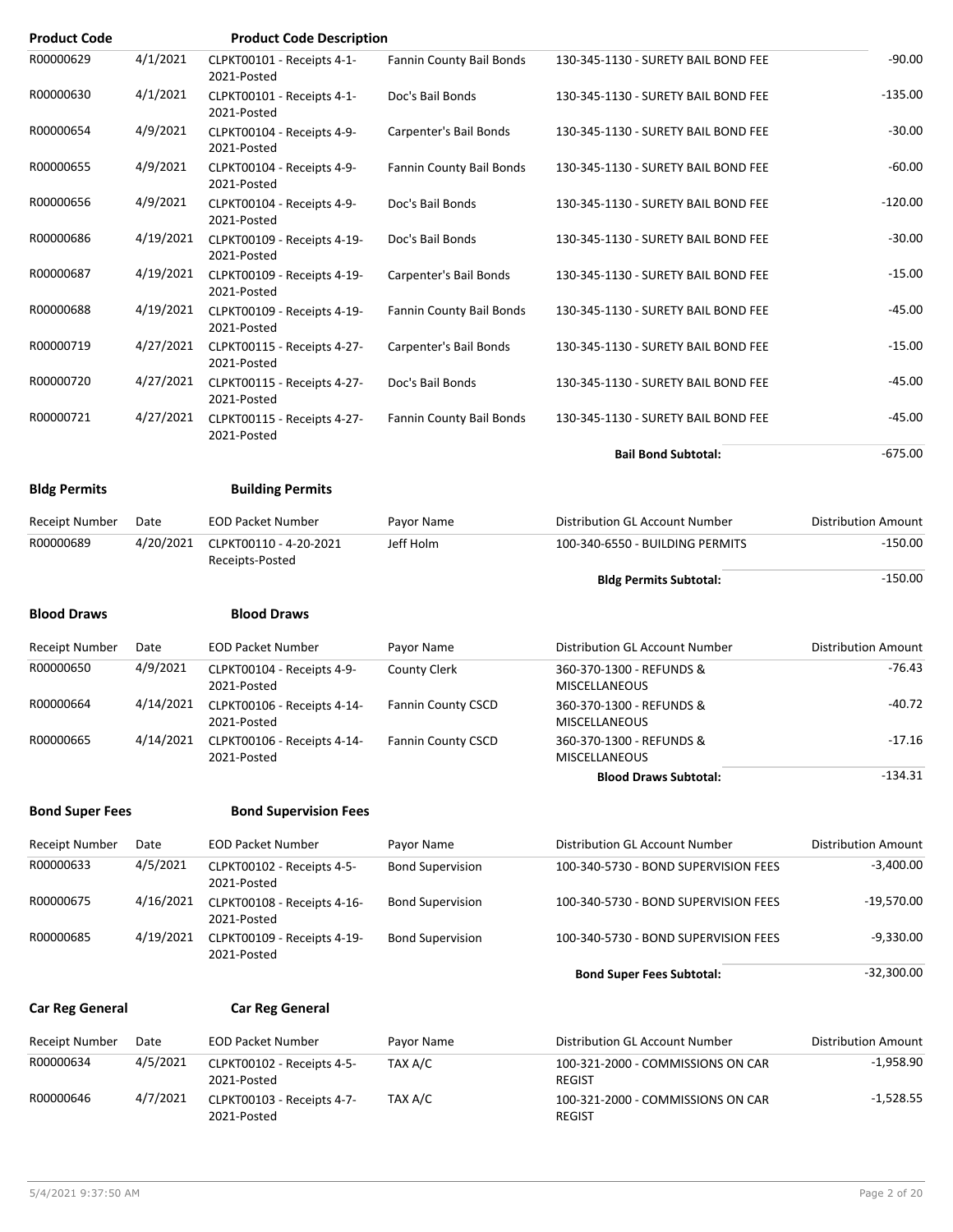| <b>Product Code</b>  |           | <b>Product Code Description</b>                      |            |                                                    |                            |
|----------------------|-----------|------------------------------------------------------|------------|----------------------------------------------------|----------------------------|
| R00000681            | 4/16/2021 | CLPKT00108 - Receipts 4-16-<br>2021-Posted           | TAX A/C    | 100-321-2000 - COMMISSIONS ON CAR<br><b>REGIST</b> | $-2,368.95$                |
| R00000715            |           | 4/27/2021 CLPKT00115 - Receipts 4-27-<br>2021-Posted | TAX A/C    | 100-321-2000 - COMMISSIONS ON CAR<br><b>REGIST</b> | $-60.00$                   |
| R00000717            |           | 4/27/2021 CLPKT00115 - Receipts 4-27-<br>2021-Posted | TAX A/C    | 100-321-2000 - COMMISSIONS ON CAR<br><b>REGIST</b> | $-2,190.10$                |
|                      |           |                                                      |            | <b>Car Reg General Subtotal:</b>                   | $-8,106.50$                |
| Car Reg R&B Percenta |           | <b>Car Reg R&amp;B Percentages</b>                   |            |                                                    |                            |
| Receipt Number       | Date      | <b>EOD Packet Number</b>                             | Payor Name | Distribution GL Account Number                     | <b>Distribution Amount</b> |
| R00000634            | 4/5/2021  | CLPKT00102 - Receipts 4-5-<br>2021-Posted            | TAX A/C    | 210-321-3000 - COUNTY'S ADDITIONAL \$10            | $-1,616.14$                |
|                      |           |                                                      |            | 220-321-3000 - COUNTY'S ADDITIONAL \$10            | $-1,882.58$                |
|                      |           |                                                      |            | 230-321-3000 - COUNTY'S ADDITIONAL \$10            | $-2,823.87$                |
|                      |           |                                                      |            | 240-321-3000 - COUNTY'S ADDITIONAL \$10            | $-1,607.41$                |
| R00000646            | 4/7/2021  | CLPKT00103 - Receipts 4-7-<br>2021-Posted            | TAX A/C    | 210-321-3000 - COUNTY'S ADDITIONAL \$10            | $-1,316.55$                |
|                      |           |                                                      |            | 220-321-3000 - COUNTY'S ADDITIONAL \$10            | $-1,533.60$                |
|                      |           |                                                      |            | 230-321-3000 - COUNTY'S ADDITIONAL \$10            | $-2,300.41$                |
|                      |           |                                                      |            | 240-321-3000 - COUNTY'S ADDITIONAL \$10            | $-1,309.44$                |
| R00000681            | 4/16/2021 | CLPKT00108 - Receipts 4-16-<br>2021-Posted           | TAX A/C    | 210-321-3000 - COUNTY'S ADDITIONAL \$10            | $-2,021.70$                |
|                      |           |                                                      |            | 220-321-3000 - COUNTY'S ADDITIONAL \$10            | $-2,355.01$                |
|                      |           |                                                      |            | 230-321-3000 - COUNTY'S ADDITIONAL \$10            | $-3,532.51$                |
|                      |           |                                                      |            | 240-321-3000 - COUNTY'S ADDITIONAL \$10            | $-2,010.78$                |
| R00000715            |           | 4/27/2021 CLPKT00115 - Receipts 4-27-<br>2021-Posted | TAX A/C    | 210-321-3000 - COUNTY'S ADDITIONAL \$10            | $-48.91$                   |
|                      |           |                                                      |            | 220-321-3000 - COUNTY'S ADDITIONAL \$10            | $-56.98$                   |
|                      |           |                                                      |            | 230-321-3000 - COUNTY'S ADDITIONAL \$10            | $-85.46$                   |
|                      |           |                                                      |            | 240-321-3000 - COUNTY'S ADDITIONAL \$10            | $-48.65$                   |
| R00000717            |           | 4/27/2021 CLPKT00115 - Receipts 4-27-<br>2021-Posted | TAX A/C    | 210-321-3000 - COUNTY'S ADDITIONAL \$10            | $-1,815.86$                |
|                      |           |                                                      |            | 220-321-3000 - COUNTY'S ADDITIONAL \$10            | $-2,115.23$                |
|                      |           |                                                      |            | 230-321-3000 - COUNTY'S ADDITIONAL \$10            | $-3,172.85$                |
|                      |           |                                                      |            | 240-321-3000 - COUNTY'S ADDITIONAL \$10            | $-1,806.06$                |
|                      |           |                                                      |            | Car Reg R&B Percenta Subtotal:                     | $-33,460.00$               |
| <b>Car Titles</b>    |           | <b>Commission on Car Titles</b>                      |            |                                                    |                            |

| Receipt Number | Date      | <b>EOD Packet Number</b>                   | Pavor Name | Distribution GL Account Number                    | <b>Distribution Amount</b> |
|----------------|-----------|--------------------------------------------|------------|---------------------------------------------------|----------------------------|
| R00000645      | 4/7/2021  | CLPKT00103 - Receipts 4-7-<br>2021-Posted  | TAX A/C    | 100-321-2500 - COMMISSION ON CAR<br><b>TITLES</b> | $-760.00$                  |
| R00000680      | 4/16/2021 | CLPKT00108 - Receipts 4-16-<br>2021-Posted | TAX A/C    | 100-321-2500 - COMMISSION ON CAR<br><b>TITLES</b> | $-1.290.00$                |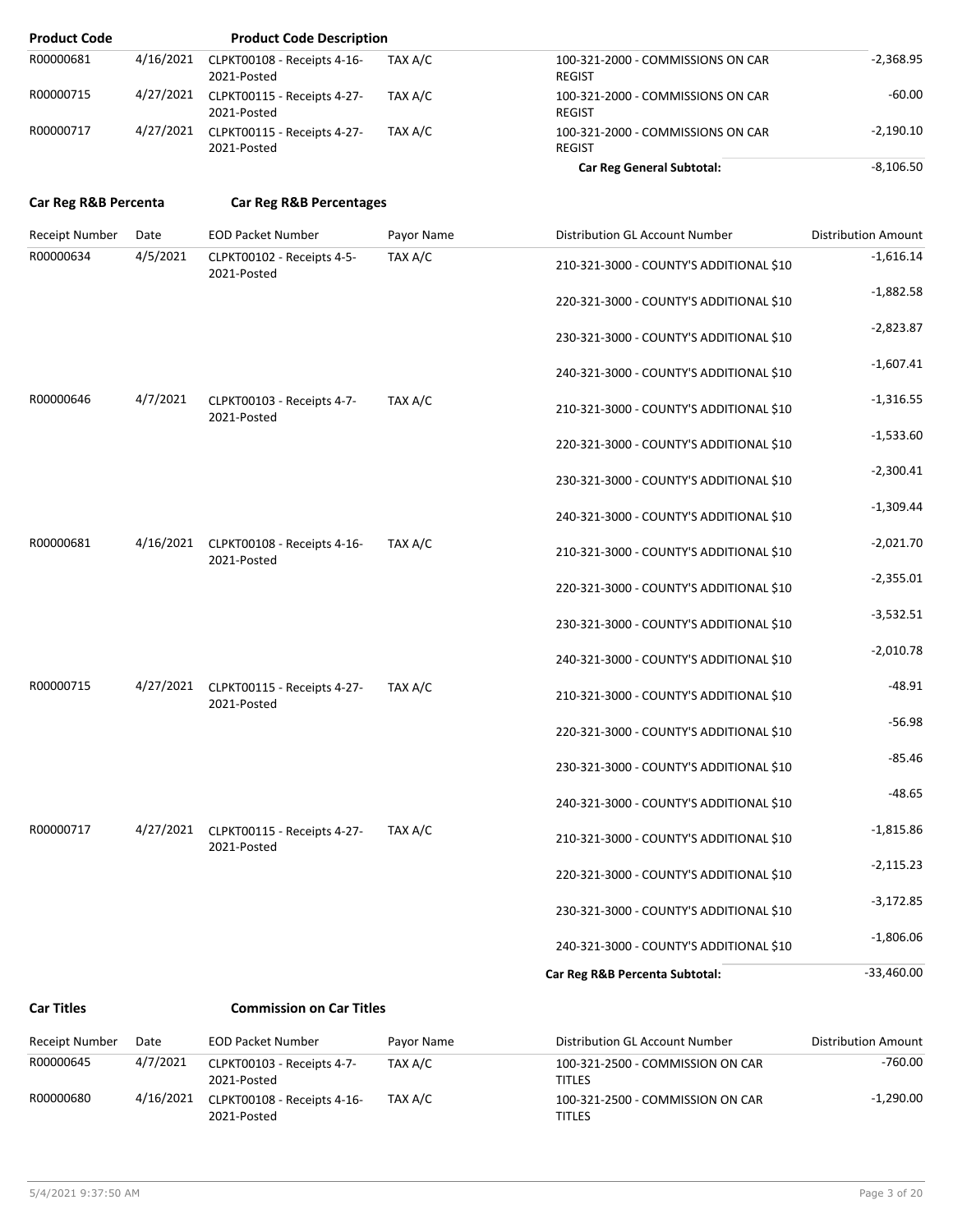| <b>Product Code</b>       |           | <b>Product Code Description</b>            |                          |                                                   |                            |
|---------------------------|-----------|--------------------------------------------|--------------------------|---------------------------------------------------|----------------------------|
| R00000714                 | 4/27/2021 | CLPKT00115 - Receipts 4-27-<br>2021-Posted | TAX A/C                  | 100-321-2500 - COMMISSION ON CAR<br><b>TITLES</b> | $-1,025.00$                |
|                           |           |                                            |                          | <b>Car Titles Subtotal:</b>                       | $-3,075.00$                |
| <b>Cobra Health</b>       |           | <b>Payroll Cobra Health</b>                |                          |                                                   |                            |
| <b>Receipt Number</b>     | Date      | <b>EOD Packet Number</b>                   | Payor Name               | Distribution GL Account Number                    | <b>Distribution Amount</b> |
| R00000632                 | 4/1/2021  | CLPKT00101 - Receipts 4-1-<br>2021-Posted  | Valta Siebenthall        | 950-370-1300 - REFUNDS &<br><b>MISCELLANEOUS</b>  | $-988.96$                  |
| R00000698                 | 4/21/2021 | CLPKT00111 - 4-21-2021<br>Receipts-Posted  | Donna Lester             | 950-370-1300 - REFUNDS &<br><b>MISCELLANEOUS</b>  | $-1,977.92$                |
| R00000725                 | 4/30/2021 | CLPKT00117 - Receipts 4-30-<br>2021-Posted | <b>VALTA SIEBENTHALL</b> | 950-370-1300 - REFUNDS &<br><b>MISCELLANEOUS</b>  | $-988.96$                  |
|                           |           |                                            |                          | <b>Cobra Health Subtotal:</b>                     | $-3,955.84$                |
| <b>Const Pct 1 Fees</b>   |           | <b>Const Pct 1 Fees</b>                    |                          |                                                   |                            |
| <b>Receipt Number</b>     | Date      | <b>EOD Packet Number</b>                   | Payor Name               | Distribution GL Account Number                    | <b>Distribution Amount</b> |
| R00000640                 | 4/7/2021  | CLPKT00103 - Receipts 4-7-<br>2021-Posted  | Constable Pct. #1        | 100-340-5510 - CONSTABLE PCT. 1 FEES              | $-75.00$                   |
| R00000647                 | 4/9/2021  | CLPKT00104 - Receipts 4-9-<br>2021-Posted  | Constable Pct. #1        | 100-340-5510 - CONSTABLE PCT. 1 FEES              | $-75.00$                   |
| R00000669                 | 4/15/2021 | CLPKT00107 - Receipts 4-15-<br>2021-Posted | Constable Pct. #1        | 100-340-5510 - CONSTABLE PCT. 1 FEES              | $-150.00$                  |
|                           |           |                                            |                          | <b>Const Pct 1 Fees Subtotal:</b>                 | $-300.00$                  |
| <b>Const Pct 2 Fees</b>   |           | <b>Const Pct 2 Fees</b>                    |                          |                                                   |                            |
| <b>Receipt Number</b>     | Date      | <b>EOD Packet Number</b>                   | Payor Name               | Distribution GL Account Number                    | <b>Distribution Amount</b> |
| R00000641                 | 4/7/2021  | CLPKT00103 - Receipts 4-7-<br>2021-Posted  | Constable Pct. #2        | 100-340-5520 - CONSTABLE PCT. 2 FEES              | $-75.00$                   |
| R00000642                 | 4/7/2021  | CLPKT00103 - Receipts 4-7-<br>2021-Posted  | Constable Pct. #2        | 100-340-5520 - CONSTABLE PCT. 2 FEES              | $-70.00$                   |
| R00000643                 | 4/7/2021  | CLPKT00103 - Receipts 4-7-<br>2021-Posted  | Constable Pct. #2        | 100-340-5520 - CONSTABLE PCT. 2 FEES              | $-75.00$                   |
|                           |           |                                            |                          | <b>Const Pct 2 Fees Subtotal:</b>                 | $-220.00$                  |
| <b>Const Pct 3 Fees</b>   |           | <b>Const Pct 3 Fees</b>                    |                          |                                                   |                            |
| Receipt Number            | Date      | <b>EOD Packet Number</b>                   | Payor Name               | Distribution GL Account Number                    | <b>Distribution Amount</b> |
| R00000661                 | 4/12/2021 | CLPKT00105 - Receipts 4-12-<br>2021-Posted | Constable Pct. #3        | 100-340-5530 - CONSTABLE PCT. 3 FEES              | $-75.00$                   |
|                           |           |                                            |                          | <b>Const Pct 3 Fees Subtotal:</b>                 | $-75.00$                   |
| <b>Contraband DA Fee</b>  |           | <b>Contraband Forfeiture DA Fee</b>        |                          |                                                   |                            |
| <b>Receipt Number</b>     | Date      | <b>EOD Packet Number</b>                   | Payor Name               | Distribution GL Account Number                    | <b>Distribution Amount</b> |
| R00000699                 | 4/22/2021 | CLPKT00112 - Receipts 4-22-<br>2021-Posted | Bonham Police Dept.      | 360-352-2000 - CONTRABAND FORFEITURE              | $-621.34$                  |
|                           |           |                                            |                          | <b>Contraband DA Fee Subtotal:</b>                | $-621.34$                  |
| <b>County Records Mgt</b> |           | <b>County Records Mgt</b>                  |                          |                                                   |                            |
| <b>Receipt Number</b>     | Date      | <b>EOD Packet Number</b>                   | Payor Name               | Distribution GL Account Number                    | <b>Distribution Amount</b> |
| R00000709                 | 4/26/2021 | CLPKT00114 - Receipts 4-26-<br>2021-Posted | District Clerk           | 200-370-1350 - CO.OFFICE REC.MNGMT.FEE            | $-172.40$                  |
| R00000718                 | 4/27/2021 | CLPKT00115 - Receipts 4-27-<br>2021-Posted | District Clerk           | 200-370-1350 - CO.OFFICE REC.MNGMT.FEE            | $-354.40$                  |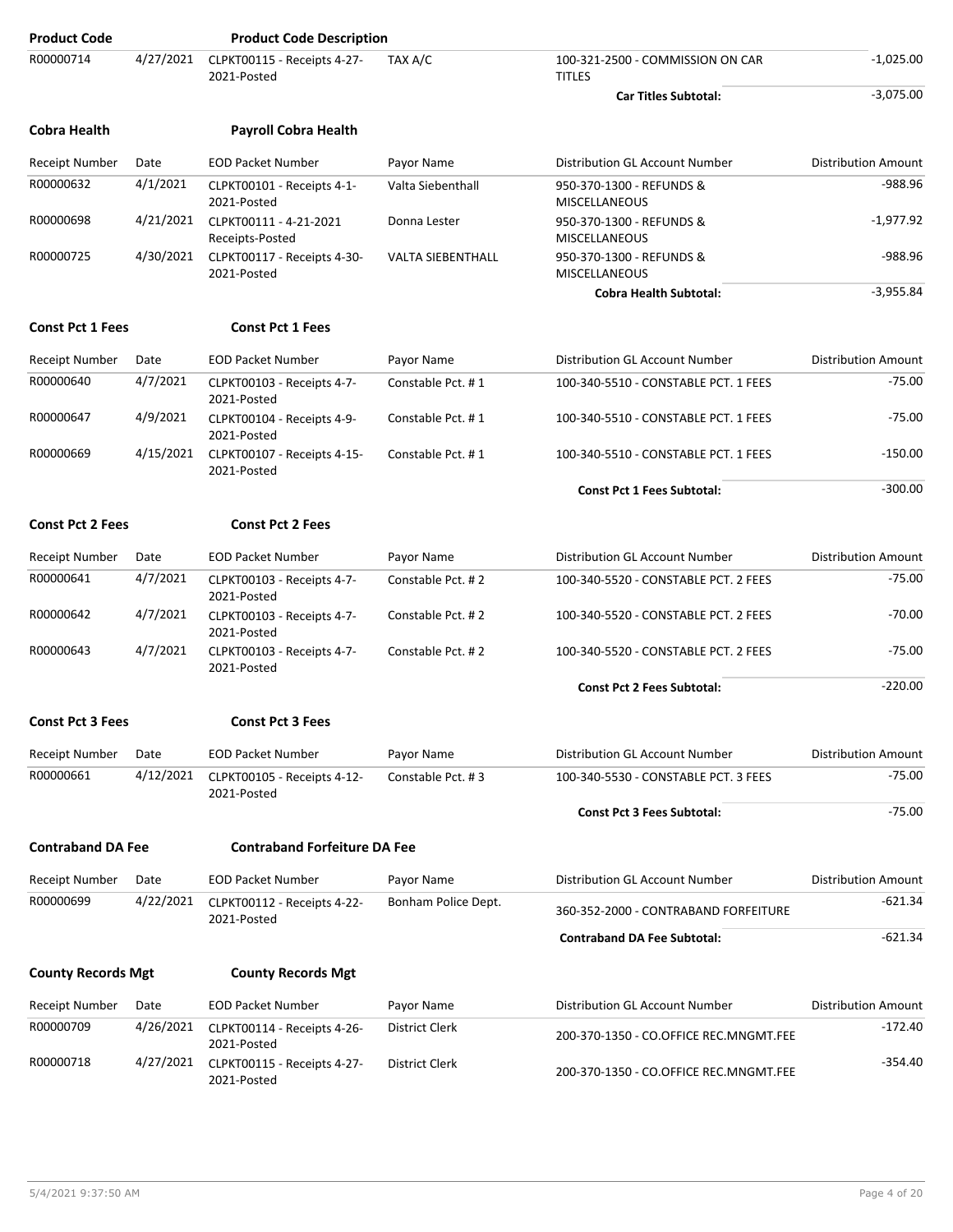| <b>Product Code</b>         |           | <b>Product Code Description</b>            |                                    |                                                       |                            |
|-----------------------------|-----------|--------------------------------------------|------------------------------------|-------------------------------------------------------|----------------------------|
| R00000722                   | 4/29/2021 | CLPKT00116 - Receipts 4-29-<br>2021-Posted | District Clerk                     | 200-370-1350 - CO.OFFICE REC.MNGMT.FEE                | -244.08                    |
|                             |           |                                            |                                    | <b>County Records Mgt Subtotal:</b>                   | $-770.88$                  |
| <b>Court Costs</b>          |           | <b>Court Cost and Arrest Fees</b>          |                                    |                                                       |                            |
| <b>Receipt Number</b>       | Date      | <b>EOD Packet Number</b>                   | Payor Name                         | Distribution GL Account Number                        | <b>Distribution Amount</b> |
| R00000709                   | 4/26/2021 | CLPKT00114 - Receipts 4-26-<br>2021-Posted | <b>District Clerk</b>              | 100-318-1300 - COURT COSTS/ARREST FEES                | $-5,749.94$                |
| R00000718                   | 4/27/2021 | CLPKT00115 - Receipts 4-27-<br>2021-Posted | District Clerk                     | 100-318-1300 - COURT COSTS/ARREST FEES                | $-6,383.63$                |
| R00000722                   | 4/29/2021 | CLPKT00116 - Receipts 4-29-<br>2021-Posted | District Clerk                     | 100-318-1300 - COURT COSTS/ARREST FEES                | $-4,801.34$                |
|                             |           |                                            |                                    | <b>Court Costs Subtotal:</b>                          | $-16,934.91$               |
| <b>Court Rec Pres</b>       |           | <b>Dist Clk Ct Rec Pres</b>                |                                    |                                                       |                            |
| <b>Receipt Number</b>       | Date      | <b>EOD Packet Number</b>                   | Payor Name                         | Distribution GL Account Number                        | <b>Distribution Amount</b> |
| R00000709                   | 4/26/2021 | CLPKT00114 - Receipts 4-26-<br>2021-Posted | District Clerk                     | 193-370-1330 - DIST.CLK.COURT RECORDS<br>PRESERVATION | $-295.53$                  |
| R00000718                   | 4/27/2021 | CLPKT00115 - Receipts 4-27-<br>2021-Posted | District Clerk                     | 193-370-1330 - DIST.CLK.COURT RECORDS<br>PRESERVATION | $-330.31$                  |
| R00000722                   | 4/29/2021 | CLPKT00116 - Receipts 4-29-<br>2021-Posted | <b>District Clerk</b>              | 193-370-1330 - DIST.CLK.COURT RECORDS<br>PRESERVATION | -240.77                    |
|                             |           |                                            |                                    | <b>Court Rec Pres Subtotal:</b>                       | $-866.61$                  |
| <b>Court Reporter</b>       |           | <b>Court Reporter</b>                      |                                    |                                                       |                            |
| <b>Receipt Number</b>       | Date      | <b>EOD Packet Number</b>                   | Payor Name                         | Distribution GL Account Number                        | <b>Distribution Amount</b> |
| R00000709                   | 4/26/2021 | CLPKT00114 - Receipts 4-26-<br>2021-Posted | District Clerk                     | 100-370-1620 - COURT REPORTER SERVICE<br><b>FEE</b>   | $-375.78$                  |
| R00000718                   | 4/27/2021 | CLPKT00115 - Receipts 4-27-<br>2021-Posted | District Clerk                     | 100-370-1620 - COURT REPORTER SERVICE<br><b>FEE</b>   | -420.59                    |
| R00000722                   | 4/29/2021 | CLPKT00116 - Receipts 4-29-<br>2021-Posted | District Clerk                     | 100-370-1620 - COURT REPORTER SERVICE<br><b>FEE</b>   | $-316.45$                  |
|                             |           |                                            |                                    | <b>Court Reporter Subtotal:</b>                       | $-1,112.82$                |
| <b>Courthouse Restorati</b> |           | <b>THC CH Restoration</b>                  |                                    |                                                       |                            |
| Receipt Number              | Date      | <b>EOD Packet Number</b>                   | Payor Name                         | Distribution GL Account Number                        | <b>Distribution Amount</b> |
| R00000682                   | 4/19/2021 | CLPKT00109 - Receipts 4-19-<br>2021-Posted | <b>Texas Historical Commission</b> | 670-330-5100 - COURTHOUSE RESTORATION                 | $-775,720.31$              |
| R00000694                   | 4/20/2021 | CLPKT00110 - 4-20-2021<br>Receipts-Posted  | <b>Texas Historical Commission</b> | 670-330-5100 - COURTHOUSE RESTORATION                 | -56,833.25                 |
| R00000695                   | 4/20/2021 | CLPKT00110 - 4-20-2021<br>Receipts-Posted  | <b>Texas Historical Commission</b> | 670-330-5100 - COURTHOUSE RESTORATION                 | $-13,279.75$               |
|                             |           |                                            |                                    | <b>Courthouse Restorati Subtotal:</b>                 | $-845,833.31$              |
| <b>Courthouse Security</b>  |           | <b>Dist Clk</b>                            |                                    |                                                       |                            |
| <b>Receipt Number</b>       | Date      | <b>EOD Packet Number</b>                   | Payor Name                         | Distribution GL Account Number                        | <b>Distribution Amount</b> |
| R00000709                   | 4/26/2021 | CLPKT00114 - Receipts 4-26-<br>2021-Posted | District Clerk                     | 110-340-6500 - DISTRICT CLERK FEES                    | $-216.69$                  |
| R00000718                   | 4/27/2021 | CLPKT00115 - Receipts 4-27-<br>2021-Posted | District Clerk                     | 110-340-6500 - DISTRICT CLERK FEES                    | $-229.91$                  |
| R00000722                   | 4/29/2021 | CLPKT00116 - Receipts 4-29-<br>2021-Posted | District Clerk                     | 110-340-6500 - DISTRICT CLERK FEES                    | $-161.51$                  |
|                             |           |                                            |                                    | <b>Courthouse Security Subtotal:</b>                  | $-608.11$                  |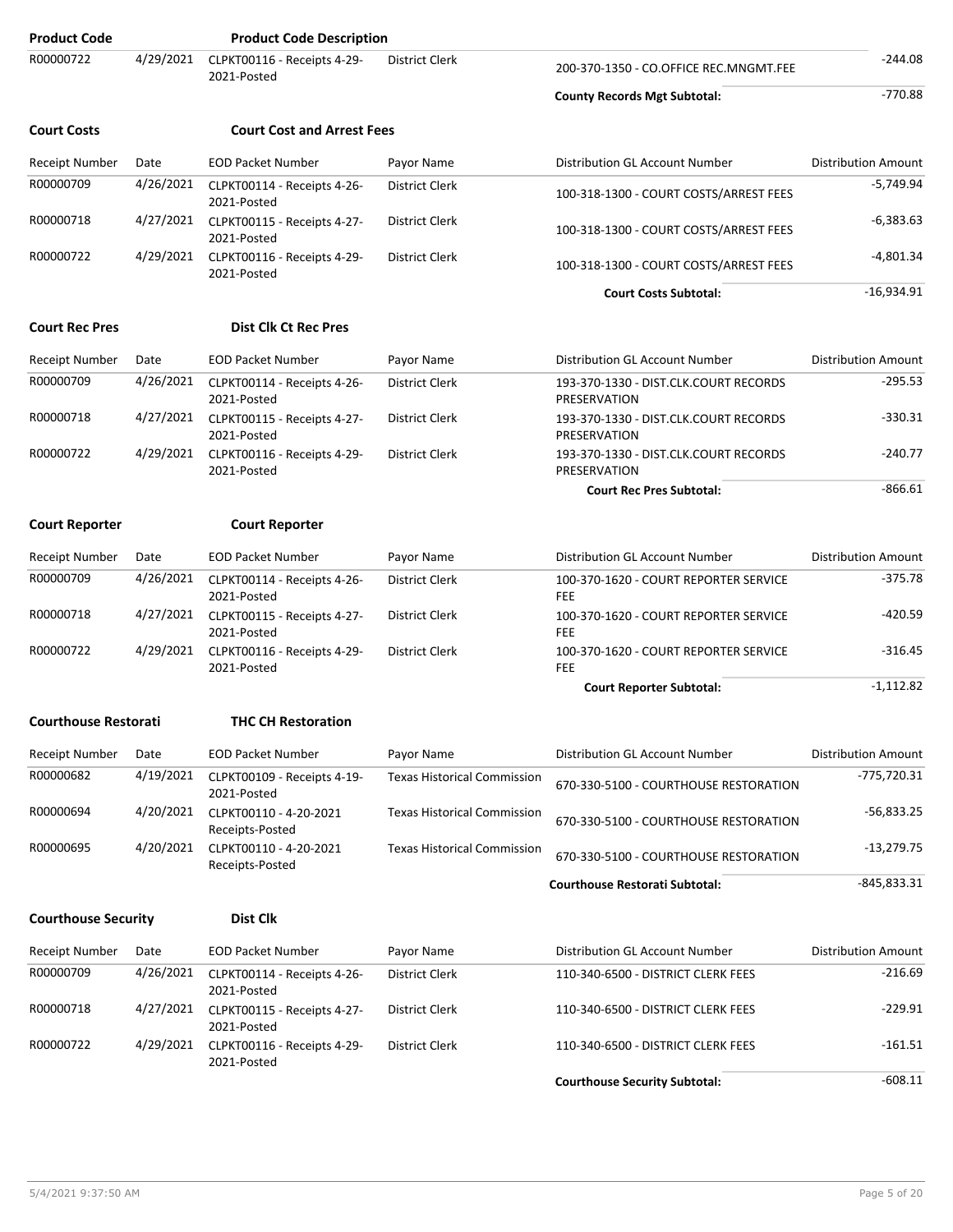| <b>Product Code</b>       |           | <b>Product Code Description</b>            |                           |                                                     |                            |
|---------------------------|-----------|--------------------------------------------|---------------------------|-----------------------------------------------------|----------------------------|
| <b>Culvert General</b>    |           | <b>Culvert Permit</b>                      |                           |                                                     |                            |
| Receipt Number            | Date      | <b>EOD Packet Number</b>                   | Payor Name                | Distribution GL Account Number                      | <b>Distribution Amount</b> |
| R00000631                 | 4/1/2021  | CLPKT00101 - Receipts 4-1-<br>2021-Posted  | William Bearden           | 100-370-1420 - CULVERT PERMITTING<br><b>PROCESS</b> | $-10.00$                   |
| R00000691                 | 4/20/2021 | CLPKT00110 - 4-20-2021<br>Receipts-Posted  | Paul Kirpatrick           | 100-370-1420 - CULVERT PERMITTING<br><b>PROCESS</b> | $-10.00$                   |
| R00000700                 | 4/22/2021 | CLPKT00112 - Receipts 4-22-<br>2021-Posted | Paul Chandler             | 100-370-1420 - CULVERT PERMITTING<br><b>PROCESS</b> | $-20.00$                   |
| R00000723                 | 4/30/2021 | CLPKT00117 - Receipts 4-30-<br>2021-Posted | <b>STEVIE TAYLOR</b>      | 100-370-1420 - CULVERT PERMITTING<br><b>PROCESS</b> | $-10.00$                   |
|                           |           |                                            |                           | <b>Culvert General Subtotal:</b>                    | $-50.00$                   |
| <b>Culvert R&amp;B 2</b>  |           | <b>Culvert Permit</b>                      |                           |                                                     |                            |
| Receipt Number            | Date      | <b>EOD Packet Number</b>                   | Payor Name                | Distribution GL Account Number                      | <b>Distribution Amount</b> |
| R00000631                 | 4/1/2021  | CLPKT00101 - Receipts 4-1-<br>2021-Posted  | William Bearden           | 220-370-1420 - CULVERT PERMITTING<br><b>PROCESS</b> | $-20.00$                   |
|                           |           |                                            |                           | <b>Culvert R&amp;B 2 Subtotal:</b>                  | $-20.00$                   |
| <b>Culvert R&amp;B 3</b>  |           | <b>Culvert Permit</b>                      |                           |                                                     |                            |
| <b>Receipt Number</b>     | Date      | <b>EOD Packet Number</b>                   | Payor Name                | Distribution GL Account Number                      | <b>Distribution Amount</b> |
| R00000700                 | 4/22/2021 | CLPKT00112 - Receipts 4-22-<br>2021-Posted | Paul Chandler             | 230-370-1420 - CULVERT PERMITTING<br><b>PROCESS</b> | $-40.00$                   |
| R00000723                 | 4/30/2021 | CLPKT00117 - Receipts 4-30-<br>2021-Posted | <b>STEVIE TAYLOR</b>      | 230-370-1420 - CULVERT PERMITTING<br><b>PROCESS</b> | $-20.00$                   |
|                           |           |                                            |                           | <b>Culvert R&amp;B 3 Subtotal:</b>                  | $-60.00$                   |
| <b>Culvert R&amp;B4</b>   |           | <b>Culvert Permit</b>                      |                           |                                                     |                            |
| Receipt Number            | Date      | <b>EOD Packet Number</b>                   | Payor Name                | Distribution GL Account Number                      | <b>Distribution Amount</b> |
| R00000691                 | 4/20/2021 | CLPKT00110 - 4-20-2021<br>Receipts-Posted  | Paul Kirpatrick           | 240-370-1420 - CULVERT PERMITTING<br><b>PROCESS</b> | $-20.00$                   |
|                           |           |                                            |                           | <b>Culvert R&amp;B4 Subtotal:</b>                   | $-20.00$                   |
| <b>Current Prop Tax</b>   |           | <b>Flat Amount</b>                         |                           |                                                     |                            |
| Receipt Number            | Date      | <b>EOD Packet Number</b>                   | Payor Name                | Distribution GL Account Number                      | <b>Distribution Amount</b> |
| R00000638                 | 4/5/2021  | CLPKT00102 - Receipts 4-5-<br>2021-Posted  | <b>Appraisal District</b> | 600-310-1100 - CURRENT TAXES                        | $-10,606.70$               |
| R00000662                 | 4/12/2021 | CLPKT00105 - Receipts 4-12-<br>2021-Posted | <b>Appraisal District</b> | 600-310-1100 - CURRENT TAXES                        | $-6,671.57$                |
| R00000676                 | 4/16/2021 | CLPKT00108 - Receipts 4-16-<br>2021-Posted | <b>Appraisal District</b> | 600-310-1100 - CURRENT TAXES                        | $-11,963.01$               |
| R00000702                 | 4/23/2021 | CLPKT00113 - Receipts 4-23-<br>2021-Posted | <b>Appraisal District</b> | 600-310-1100 - CURRENT TAXES                        | $-2,958.78$                |
| R00000724                 | 4/30/2021 | CLPKT00117 - Receipts 4-30-<br>2021-Posted | APPRAISAL DISTRICT        | 600-310-1100 - CURRENT TAXES                        | $-1,971.46$                |
|                           |           |                                            |                           | <b>Current Prop Tax Subtotal:</b>                   | $-34,171.52$               |
| <b>Current Prop Taxes</b> |           | <b>Current Prop Taxes</b>                  |                           |                                                     |                            |
| <b>Receipt Number</b>     | Date      | <b>EOD Packet Number</b>                   | Payor Name                | Distribution GL Account Number                      | <b>Distribution Amount</b> |
| R00000638                 | 4/5/2021  | CLPKT00102 - Receipts 4-5-                 | <b>Appraisal District</b> | 100-310-1100 - CURRENT TAXES                        | $-76,196.85$               |
|                           |           | 2021-Posted                                |                           | 210-310-1100 - CURRENT TAXES                        | -4,379.37                  |
|                           |           |                                            |                           | 220-310-1100 - CURRENT TAXES                        | $-5,102.26$                |
|                           |           |                                            |                           | 230-310-1100 - CURRENT TAXES                        | $-7,652.90$                |
|                           |           |                                            |                           | 240-310-1100 - CURRENT TAXES                        | $-4,356.90$                |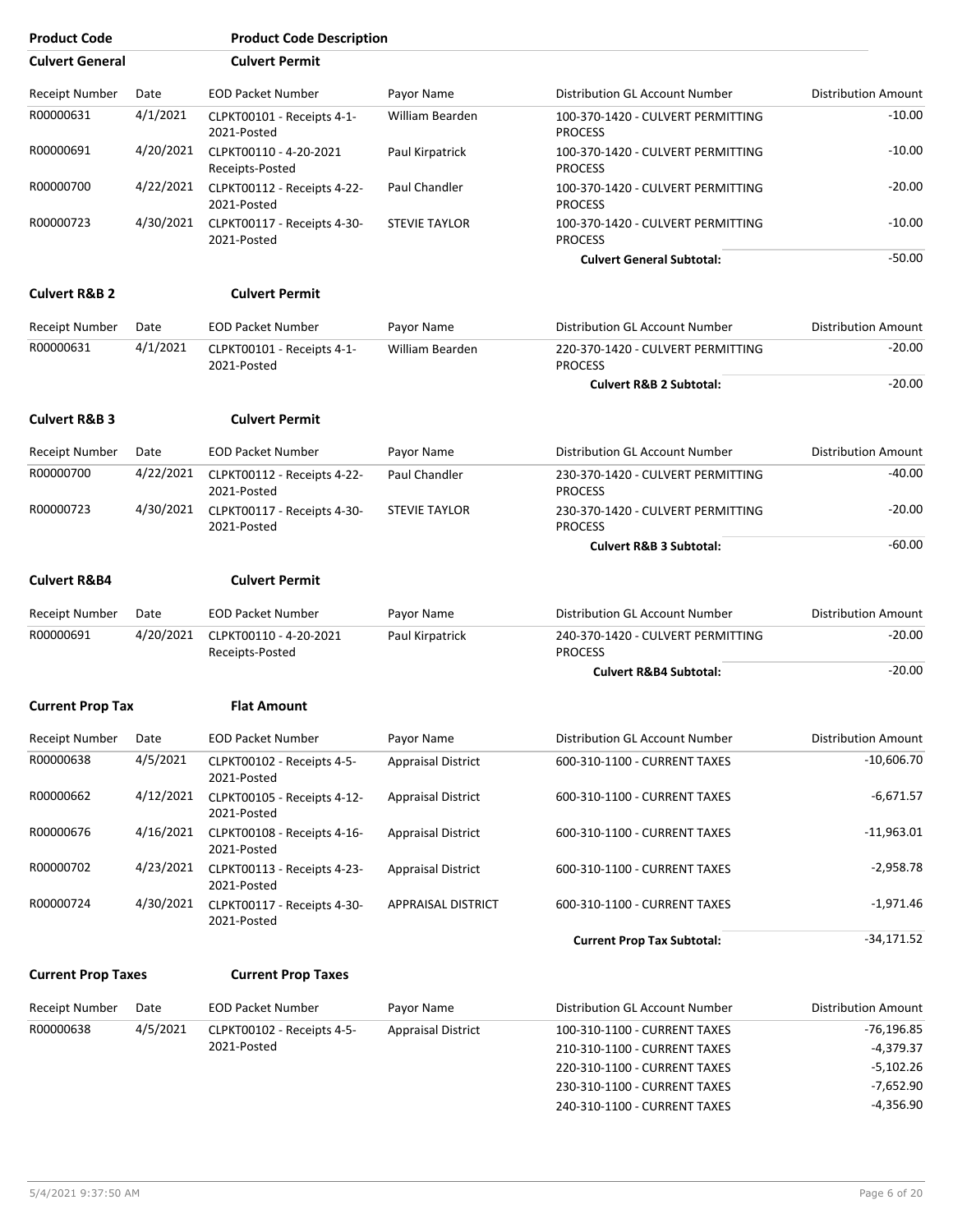| <b>Product Code</b> |           | <b>Product Code Description</b>            |                           |                                     |               |
|---------------------|-----------|--------------------------------------------|---------------------------|-------------------------------------|---------------|
| R00000662           | 4/12/2021 | CLPKT00105 - Receipts 4-12-                | <b>Appraisal District</b> | 100-310-1100 - CURRENT TAXES        | $-48,644.41$  |
|                     |           | 2021-Posted                                |                           | 210-310-1100 - CURRENT TAXES        | $-2,795.81$   |
|                     |           |                                            |                           | 220-310-1100 - CURRENT TAXES        | $-3,257.31$   |
|                     |           |                                            |                           | 230-310-1100 - CURRENT TAXES        | $-4,885.65$   |
|                     |           |                                            |                           | 240-310-1100 - CURRENT TAXES        | $-2,781.46$   |
| R00000676           | 4/16/2021 | CLPKT00108 - Receipts 4-16-                | <b>Appraisal District</b> | 100-310-1100 - CURRENT TAXES        | $-87,700.46$  |
|                     |           | 2021-Posted                                |                           | 210-310-1100 - CURRENT TAXES        | $-5,040.53$   |
|                     |           |                                            |                           | 220-310-1100 - CURRENT TAXES        | $-5,872.56$   |
|                     |           |                                            |                           | 230-310-1100 - CURRENT TAXES        | $-8,808.27$   |
|                     |           |                                            |                           | 240-310-1100 - CURRENT TAXES        | $-5,014.67$   |
| R00000702           | 4/23/2021 | CLPKT00113 - Receipts 4-23-<br>2021-Posted | <b>Appraisal District</b> | 100-310-1100 - CURRENT TAXES        | $-20,355.77$  |
|                     |           |                                            |                           | 210-310-1100 - CURRENT TAXES        | $-1,169.93$   |
|                     |           |                                            |                           | 220-310-1100 - CURRENT TAXES        | $-1,363.05$   |
|                     |           |                                            |                           | 230-310-1100 - CURRENT TAXES        | $-2,044.45$   |
|                     |           |                                            |                           | 240-310-1100 - CURRENT TAXES        | $-1,163.93$   |
| R00000724           | 4/30/2021 | CLPKT00117 - Receipts 4-30-                | <b>APPRAISAL DISTRICT</b> | 100-310-1100 - CURRENT TAXES        | $-14,437.85$  |
|                     |           | 2021-Posted                                |                           | 210-310-1100 - CURRENT TAXES        | $-829.81$     |
|                     |           |                                            |                           | 220-310-1100 - CURRENT TAXES        | $-966.78$     |
|                     |           |                                            |                           | 230-310-1100 - CURRENT TAXES        | $-1,450.08$   |
|                     |           |                                            |                           | 240-310-1100 - CURRENT TAXES        | $-825.55$     |
|                     |           |                                            |                           | <b>Current Prop Taxes Subtotal:</b> | $-317,096.61$ |

#### **Delinquent Prop Tax Flat Amount**

|  | Flat Amount |  |
|--|-------------|--|
|--|-------------|--|

| <b>Receipt Number</b> | Date      | <b>EOD Packet Number</b>                   | Payor Name                | Distribution GL Account Number       | <b>Distribution Amount</b> |
|-----------------------|-----------|--------------------------------------------|---------------------------|--------------------------------------|----------------------------|
| R00000638             | 4/5/2021  | CLPKT00102 - Receipts 4-5-<br>2021-Posted  | <b>Appraisal District</b> | 600-310-1200 - DELINQUENT TAXES      | $-554.91$                  |
| R00000662             | 4/12/2021 | CLPKT00105 - Receipts 4-12-<br>2021-Posted | <b>Appraisal District</b> | 600-310-1200 - DELINQUENT TAXES      | $-439.14$                  |
| R00000676             | 4/16/2021 | CLPKT00108 - Receipts 4-16-<br>2021-Posted | <b>Appraisal District</b> | 600-310-1200 - DELINQUENT TAXES      | $-604.47$                  |
| R00000702             | 4/23/2021 | CLPKT00113 - Receipts 4-23-<br>2021-Posted | <b>Appraisal District</b> | 600-310-1200 - DELINQUENT TAXES      | $-330.68$                  |
| R00000724             | 4/30/2021 | CLPKT00117 - Receipts 4-30-<br>2021-Posted | <b>APPRAISAL DISTRICT</b> | 600-310-1200 - DELINQUENT TAXES      | $-103.18$                  |
|                       |           |                                            |                           | <b>Delinquent Prop Tax Subtotal:</b> | $-2.032.38$                |

#### **Delinquent Prop Taxe Delinquent Prop Taxes**

| Receipt Number | Date      | <b>EOD Packet Number</b>                   | Payor Name                | Distribution GL Account Number  | Distribution Amount |
|----------------|-----------|--------------------------------------------|---------------------------|---------------------------------|---------------------|
| R00000638      | 4/5/2021  | CLPKT00102 - Receipts 4-5-                 | <b>Appraisal District</b> | 100-310-1200 - DELINQUENT TAXES | -7,693.84           |
|                |           | 2021-Posted                                |                           | 210-310-1200 - DELINQUENT TAXES | $-442.20$           |
|                |           |                                            |                           | 220-310-1200 - DELINQUENT TAXES | $-515.19$           |
|                |           |                                            |                           | 230-310-1200 - DELINQUENT TAXES | $-772.74$           |
|                |           |                                            |                           | 240-310-1200 - DELINQUENT TAXES | -439.93             |
| R00000662      | 4/12/2021 | CLPKT00105 - Receipts 4-12-<br>2021-Posted | <b>Appraisal District</b> | 100-310-1200 - DELINQUENT TAXES | -8,624.75           |
|                |           |                                            |                           | 210-310-1200 - DELINQUENT TAXES | -495.70             |
|                |           |                                            |                           | 220-310-1200 - DELINQUENT TAXES | $-577.53$           |
|                |           |                                            |                           | 230-310-1200 - DELINQUENT TAXES | $-866.23$           |
|                |           |                                            |                           | 240-310-1200 - DELINQUENT TAXES | $-493.16$           |
| R00000676      | 4/16/2021 | CLPKT00108 - Receipts 4-16-                | <b>Appraisal District</b> | 100-310-1200 - DELINQUENT TAXES | $-8,326.14$         |
|                |           | 2021-Posted                                |                           | 210-310-1200 - DELINQUENT TAXES | -478.54             |
|                |           |                                            |                           | 220-310-1200 - DELINQUENT TAXES | $-557.53$           |
|                |           |                                            |                           | 230-310-1200 - DELINQUENT TAXES | $-836.24$           |
|                |           |                                            |                           | 240-310-1200 - DELINQUENT TAXES | -476.08             |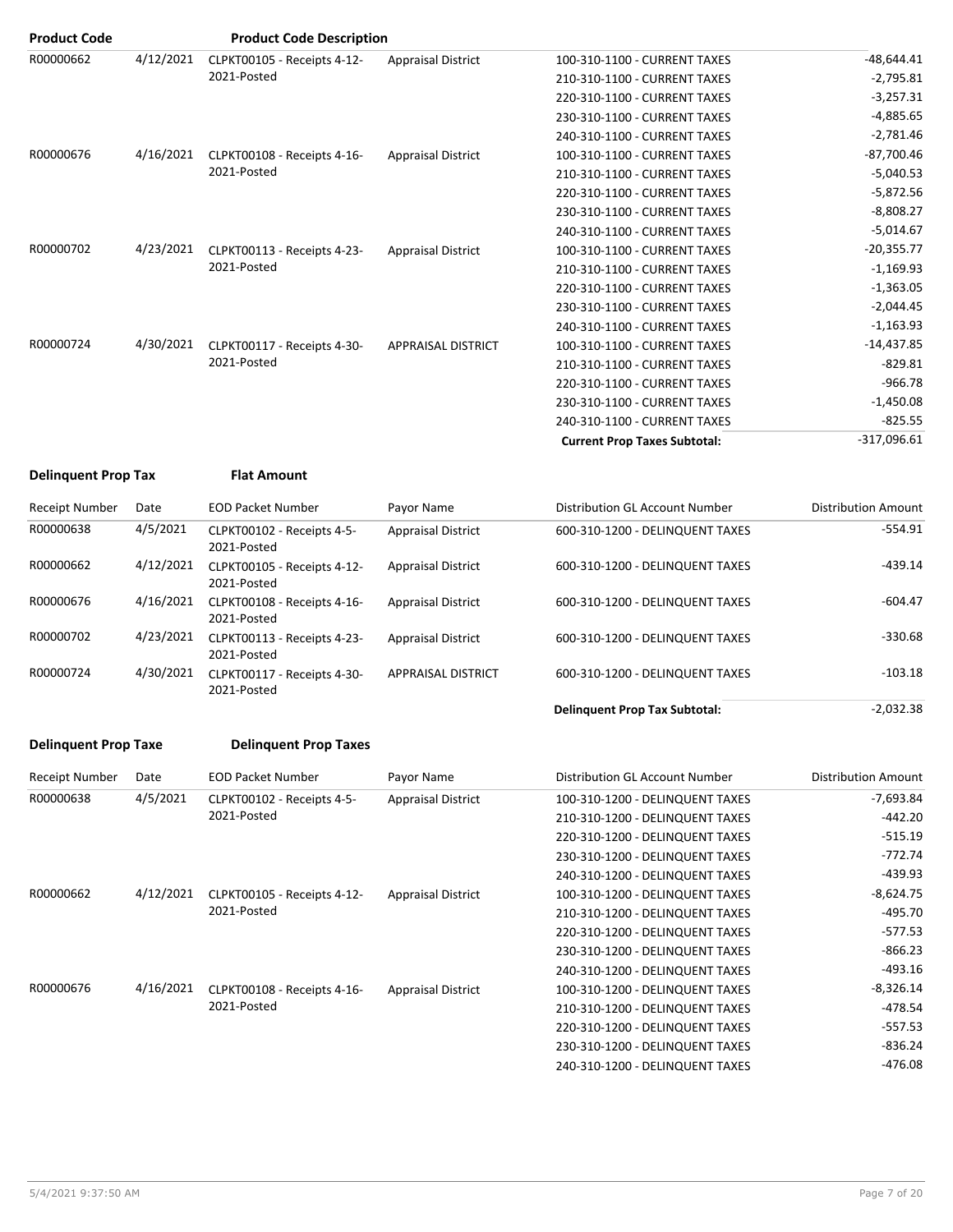| <b>Product Code</b>    |           | <b>Product Code Description</b>            |                              |                                       |                            |
|------------------------|-----------|--------------------------------------------|------------------------------|---------------------------------------|----------------------------|
| R00000702              | 4/23/2021 | CLPKT00113 - Receipts 4-23-                | <b>Appraisal District</b>    | 100-310-1200 - DELINQUENT TAXES       | $-5,018.99$                |
|                        |           | 2021-Posted                                |                              | 210-310-1200 - DELINQUENT TAXES       | $-288.46$                  |
|                        |           |                                            |                              | 220-310-1200 - DELINQUENT TAXES       | $-336.08$                  |
|                        |           |                                            |                              | 230-310-1200 - DELINQUENT TAXES       | $-504.09$                  |
|                        |           |                                            |                              | 240-310-1200 - DELINQUENT TAXES       | $-286.98$                  |
| R00000724              | 4/30/2021 | CLPKT00117 - Receipts 4-30-                | <b>APPRAISAL DISTRICT</b>    | 100-310-1200 - DELINQUENT TAXES       | $-2,091.83$                |
|                        |           | 2021-Posted                                |                              | 210-310-1200 - DELINQUENT TAXES       | $-120.23$                  |
|                        |           |                                            |                              | 220-310-1200 - DELINQUENT TAXES       | $-140.07$                  |
|                        |           |                                            |                              | 230-310-1200 - DELINQUENT TAXES       | $-210.10$                  |
|                        |           |                                            |                              | 240-310-1200 - DELINQUENT TAXES       | $-119.61$                  |
|                        |           |                                            |                              | <b>Delinquent Prop Taxe Subtotal:</b> | $-40,712.24$               |
| Dist Attny Fee 360     |           | Dist Attny Fee 360                         |                              |                                       |                            |
| <b>Receipt Number</b>  | Date      | <b>EOD Packet Number</b>                   | Payor Name                   | Distribution GL Account Number        | <b>Distribution Amount</b> |
| R00000635              | 4/5/2021  | CLPKT00102 - Receipts 4-5-                 | District Attorney Trust Fund | 360-340-4750 - DISTRICT ATTORNEY FEES | $-75.00$                   |
|                        |           | 2021-Posted                                |                              | Dist Attny Fee 360 Subtotal:          | $-75.00$                   |
|                        |           |                                            |                              |                                       |                            |
| <b>Dist Attny Fees</b> |           | <b>Dist Attny Fees</b>                     |                              |                                       |                            |
| <b>Receipt Number</b>  | Date      | <b>EOD Packet Number</b>                   | Payor Name                   | Distribution GL Account Number        | <b>Distribution Amount</b> |
| R00000636              | 4/5/2021  | CLPKT00102 - Receipts 4-5-<br>2021-Posted  | District Attorney Trust Fund | 100-340-4750 - DISTRICT ATTORNEY FEES | $-2.00$                    |
|                        |           |                                            |                              | Dist Attny Fees Subtotal:             | $-2.00$                    |
| Dist Clk Fines & Fee   |           | Dist Clk Fines & Fee                       |                              |                                       |                            |
| <b>Receipt Number</b>  | Date      | <b>EOD Packet Number</b>                   | Payor Name                   | Distribution GL Account Number        | <b>Distribution Amount</b> |
| R00000709              | 4/26/2021 | CLPKT00114 - Receipts 4-26-<br>2021-Posted | <b>District Clerk</b>        | 100-340-4500 - DISTRICT CLERK FEES    | $-5,102.91$                |
| R00000718              | 4/27/2021 | CLPKT00115 - Receipts 4-27-<br>2021-Posted | District Clerk               | 100-340-4500 - DISTRICT CLERK FEES    | $-5,931.80$                |
| R00000722              | 4/29/2021 | CLPKT00116 - Receipts 4-29-<br>2021-Posted | District Clerk               | 100-340-4500 - DISTRICT CLERK FEES    | $-4,169.95$                |
|                        |           |                                            |                              | Dist Clk Fines & Fee Subtotal:        | $-15,204.66$               |
| <b>Donations</b>       |           | <b>Lake Fannin Donations</b>               |                              |                                       |                            |
| Receipt Number         | Date      | <b>EOD Packet Number</b>                   | Payor Name                   | Distribution GL Account Number        | <b>Distribution Amount</b> |
| R00000659              | 4/12/2021 | CLPKT00105 - Receipts 4-12-<br>2021-Posted | Lake Fannin Vo; unteers      | 850-370-1500 - DONATIONS              | $-40.00$                   |
| R00000660              | 4/12/2021 | CLPKT00105 - Receipts 4-12-<br>2021-Posted | Jimmie R. Sigler             | 850-370-1500 - DONATIONS              | $-100.00$                  |
|                        |           |                                            |                              | <b>Donations Subtotal:</b>            | $-140.00$                  |
| <b>Drug Court</b>      |           | Dist Clk Drug Ct                           |                              |                                       |                            |
| Receipt Number         | Date      | <b>EOD Packet Number</b>                   | Payor Name                   | Distribution GL Account Number        | <b>Distribution Amount</b> |
| R00000709              | 4/26/2021 | CLPKT00114 - Receipts 4-26-<br>2021-Posted | District Clerk               | 590-370-4250 - DRUG COURT FEE         | -112.39                    |
| R00000718              | 4/27/2021 | CLPKT00115 - Receipts 4-27-<br>2021-Posted | District Clerk               | 590-370-4250 - DRUG COURT FEE         | $-75.35$                   |
| R00000722              | 4/29/2021 | CLPKT00116 - Receipts 4-29-<br>2021-Posted | District Clerk               | 590-370-4250 - DRUG COURT FEE         | $-91.57$                   |
|                        |           |                                            |                              | Drug Court Subtotal:                  | $-279.31$                  |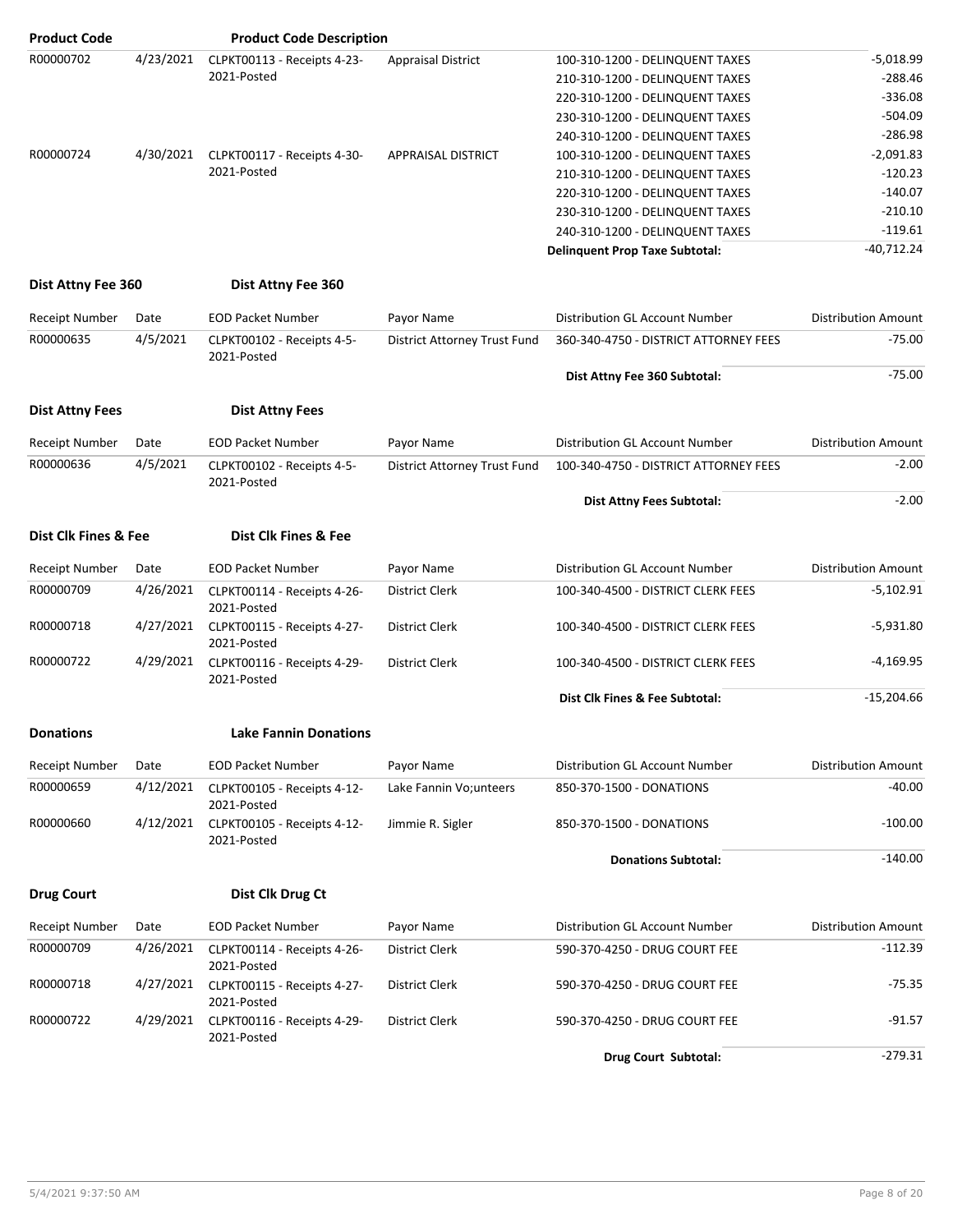| <b>Product Code</b>         |           | <b>Product Code Description</b>            |                                     |                                                         |                            |
|-----------------------------|-----------|--------------------------------------------|-------------------------------------|---------------------------------------------------------|----------------------------|
| <b>Family Protection</b>    |           | <b>Family Protection</b>                   |                                     |                                                         |                            |
| <b>Receipt Number</b>       | Date      | <b>EOD Packet Number</b>                   | Payor Name                          | Distribution GL Account Number                          | <b>Distribution Amount</b> |
| R00000709                   | 4/26/2021 | CLPKT00114 - Receipts 4-26-<br>2021-Posted | District Clerk                      | 100-340-1350 - FAMILY PROTECTION FEE                    | $-180.78$                  |
| R00000718                   | 4/27/2021 | CLPKT00115 - Receipts 4-27-<br>2021-Posted | <b>District Clerk</b>               | 100-340-1350 - FAMILY PROTECTION FEE                    | $-180.46$                  |
| R00000722                   | 4/29/2021 | CLPKT00116 - Receipts 4-29-<br>2021-Posted | <b>District Clerk</b>               | 100-340-1350 - FAMILY PROTECTION FEE                    | $-61.38$                   |
|                             |           |                                            |                                     | <b>Family Protection Subtotal:</b>                      | $-422.62$                  |
| <b>Fines Dist Clk</b>       |           | Road & Bridge                              |                                     |                                                         |                            |
| <b>Receipt Number</b>       | Date      | <b>EOD Packet Number</b>                   | Payor Name                          | Distribution GL Account Number                          | <b>Distribution Amount</b> |
| R00000709                   | 4/26/2021 | CLPKT00114 - Receipts 4-26-                | District Clerk                      | 210-350-4500 - DISTRICT CLERK FINES                     | $-1,098.77$                |
|                             |           | 2021-Posted                                |                                     | 220-350-4500 - DISTRICT CLERK FINES                     | $-1,279.91$                |
|                             |           |                                            |                                     | 230-350-4500 - DISTRICT CLERK FINES                     | $-1,919.87$                |
|                             |           |                                            |                                     | 240-350-4500 - DISTRICT CLERK FINES                     | $-1,092.83$                |
| R00000718                   | 4/27/2021 | CLPKT00115 - Receipts 4-27-                | <b>District Clerk</b>               | 210-350-4500 - DISTRICT CLERK FINES                     | $-980.97$                  |
|                             |           | 2021-Posted                                |                                     | 220-350-4500 - DISTRICT CLERK FINES                     | $-1,142.70$                |
|                             |           |                                            |                                     | 230-350-4500 - DISTRICT CLERK FINES                     | $-1,714.05$                |
|                             |           |                                            |                                     | 240-350-4500 - DISTRICT CLERK FINES                     | $-975.68$                  |
| R00000722                   | 4/29/2021 | CLPKT00116 - Receipts 4-29-                | <b>District Clerk</b>               | 210-350-4500 - DISTRICT CLERK FINES                     | $-774.93$                  |
|                             |           | 2021-Posted                                |                                     | 220-350-4500 - DISTRICT CLERK FINES                     | $-902.69$                  |
|                             |           |                                            |                                     | 230-350-4500 - DISTRICT CLERK FINES                     | $-1,354.03$                |
|                             |           |                                            |                                     | 240-350-4500 - DISTRICT CLERK FINES                     | $-770.75$                  |
|                             |           |                                            |                                     | <b>Fines Dist Clk Subtotal:</b>                         | $-14,007.18$               |
| <b>Flood Plain</b>          |           | <b>Flood Plain Fees</b>                    |                                     |                                                         |                            |
| <b>Receipt Number</b>       | Date      | <b>EOD Packet Number</b>                   | Payor Name                          | Distribution GL Account Number                          | <b>Distribution Amount</b> |
| R00000674                   | 4/16/2021 | CLPKT00108 - Receipts 4-16-<br>2021-Posted | <b>Upper Trinity Water District</b> | 100-340-6540 - FLOOD PLAIN FEES                         | $-30.00$                   |
| R00000690                   | 4/20/2021 | CLPKT00110 - 4-20-2021<br>Receipts-Posted  | Turpin Septic Service               | 100-340-6540 - FLOOD PLAIN FEES                         | $-30.00$                   |
|                             |           |                                            |                                     | <b>Flood Plain Subtotal:</b>                            | $-60.00$                   |
| <b>IHC Reimbursements</b>   |           | <b>IHC Reimb</b>                           |                                     |                                                         |                            |
| <b>Receipt Number</b>       | Date      | <b>EOD Packet Number</b>                   | Payor Name                          | Distribution GL Account Number                          | <b>Distribution Amount</b> |
| R00000712                   | 4/27/2021 | CLPKT00115 - Receipts 4-27-<br>2021-Posted | UHS of Texoma Inc.                  | 100-370-1301 - IHC REIMBURSEMENTS                       | $-1,590.25$                |
|                             |           |                                            |                                     | <b>IHC Reimbursements Subtotal:</b>                     | $-1,590.25$                |
| <b>Indigent Defense</b>     |           | <b>Indigent Defense</b>                    |                                     |                                                         |                            |
| Receipt Number              | Date      | <b>EOD Packet Number</b>                   | Payor Name                          | Distribution GL Account Number                          | <b>Distribution Amount</b> |
| R00000651                   | 4/9/2021  | CLPKT00104 - Receipts 4-9-<br>2021-Posted  | Ooffice of Court Administration     | 100-330-4370 - INDIGENT DEFENSE GRANT                   | $-20,127.50$               |
|                             |           |                                            |                                     | Indigent Defense Subtotal:                              | -20,127.50                 |
| <b>Juv Prob Court Costs</b> |           | <b>Juv Prob Court Costs</b>                |                                     |                                                         |                            |
|                             |           |                                            |                                     |                                                         |                            |
| Receipt Number              | Date      | <b>EOD Packet Number</b>                   | Payor Name                          | Distribution GL Account Number                          | <b>Distribution Amount</b> |
| R00000653                   | 4/9/2021  | CLPKT00104 - Receipts 4-9-<br>2021-Posted  | Juvenile Probation                  | 891-340-5770 - JUVENILE PROBATION<br><b>COURT COSTS</b> | $-20.00$                   |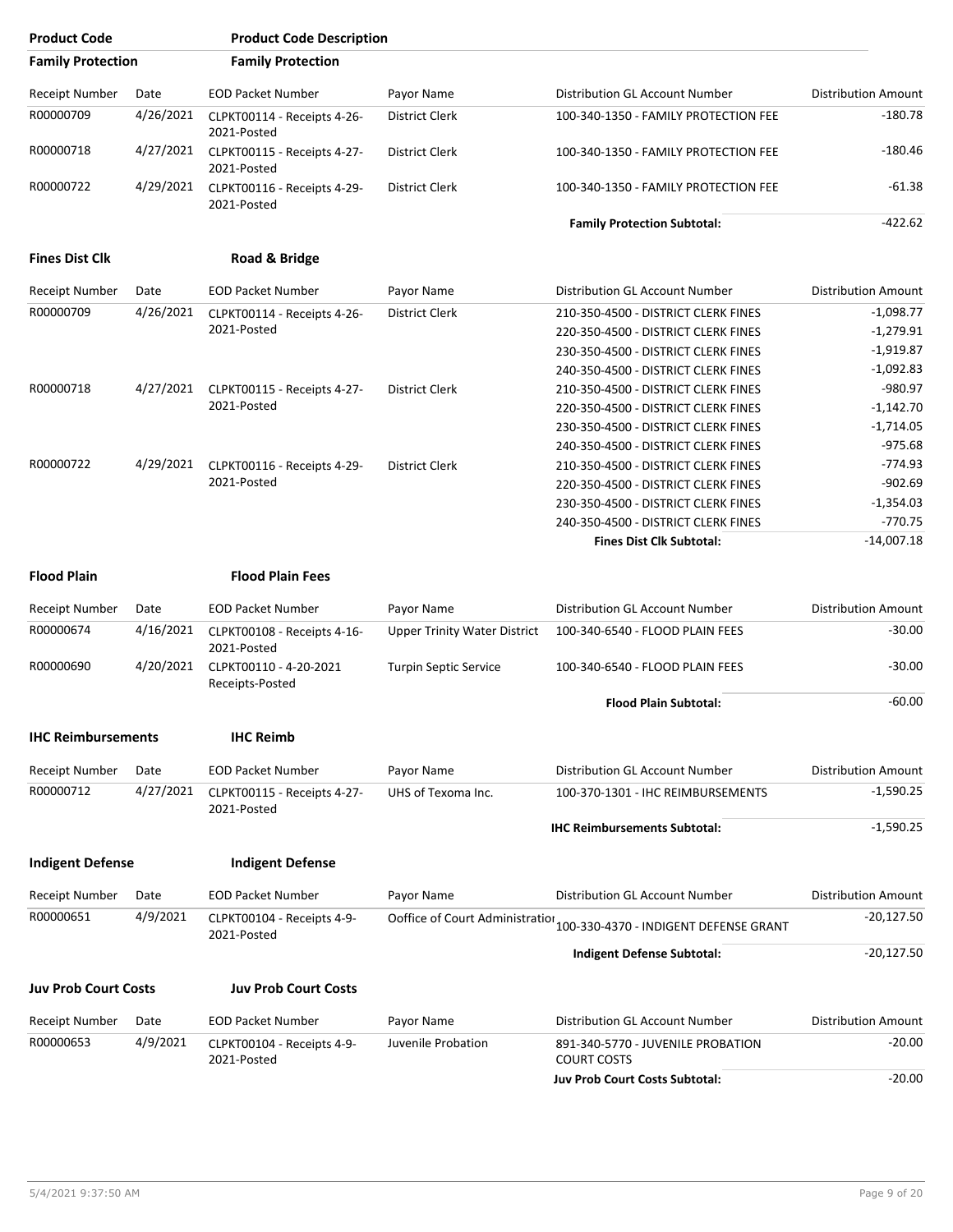| <b>Product Code</b>         |           | <b>Product Code Description</b>                      |                             |                                                               |                            |
|-----------------------------|-----------|------------------------------------------------------|-----------------------------|---------------------------------------------------------------|----------------------------|
| <b>Juv Prob Fees</b>        |           | <b>Juv Prob Fees</b>                                 |                             |                                                               |                            |
| Receipt Number              | Date      | <b>EOD Packet Number</b>                             | Payor Name                  | Distribution GL Account Number                                | <b>Distribution Amount</b> |
| R00000653                   | 4/9/2021  | CLPKT00104 - Receipts 4-9-<br>2021-Posted            | Juvenile Probation          | 891-340-5750 - JUVENILE PROBATION FEES                        | $-30.00$                   |
| R00000693                   | 4/20/2021 | CLPKT00110 - 4-20-2021<br>Receipts-Posted            | Juvenile Probation          | 891-340-5750 - JUVENILE PROBATION FEES                        | $-60.00$                   |
| R00000704                   | 4/26/2021 | CLPKT00114 - Receipts 4-26-<br>2021-Posted           | Juvenile Probation          | 891-340-5750 - JUVENILE PROBATION FEES                        | $-135.00$                  |
|                             |           |                                                      |                             | <b>Juv Prob Fees Subtotal:</b>                                | $-225.00$                  |
| <b>Juv Prob Restitution</b> |           | <b>Juv Prob Restitution</b>                          |                             |                                                               |                            |
| Receipt Number              | Date      | <b>EOD Packet Number</b>                             | Payor Name                  | Distribution GL Account Number                                | <b>Distribution Amount</b> |
| R00000653                   | 4/9/2021  | CLPKT00104 - Receipts 4-9-<br>2021-Posted            | Juvenile Probation          | 891-340-5760 - JUVENILE PROBATION<br><b>RESTITUTION</b>       | $-101.66$                  |
|                             |           |                                                      |                             | <b>Juv Prob Restitution Subtotal:</b>                         | $-101.66$                  |
| <b>KFYN</b>                 |           | <b>KFYN Radio Tower Rent</b>                         |                             |                                                               |                            |
| Receipt Number              | Date      | <b>EOD Packet Number</b>                             | Payor Name                  | Distribution GL Account Number                                | <b>Distribution Amount</b> |
| R00000696                   | 4/20/2021 | CLPKT00110 - 4-20-2021<br>Receipts-Posted            | Vision Media Group, Inc.    | 100-370-1000 - KFYN-RADIO TOWER RENT                          | $-200.00$                  |
|                             |           |                                                      |                             | <b>KFYN Subtotal:</b>                                         | $-200.00$                  |
| <b>LaSalle Corrections</b>  |           | <b>Detention Center</b>                              |                             |                                                               |                            |
| <b>Receipt Number</b>       | Date      | <b>EOD Packet Number</b>                             | Payor Name                  | Distribution GL Account Number                                | <b>Distribution Amount</b> |
| R00000710                   | 4/26/2021 | CLPKT00114 - Receipts 4-26-<br>2021-Posted           | LaSalle Corrections VI, LLC | 100-370-4530 - REIMB.CEC ODYSSEY SAAS                         | $-7,145.63$                |
|                             |           |                                                      |                             | <b>LaSalle Corrections Subtotal:</b>                          | $-7,145.63$                |
| Law Library                 |           | <b>District Clerk</b>                                |                             |                                                               |                            |
| <b>Receipt Number</b>       | Date      | <b>EOD Packet Number</b>                             | Payor Name                  | Distribution GL Account Number                                | <b>Distribution Amount</b> |
| R00000709                   | 4/26/2021 | CLPKT00114 - Receipts 4-26-<br>2021-Posted           | District Clerk              | 350-340-4500 - DISTRICT CLERK FEES                            | $-876.83$                  |
| R00000718                   |           | 4/27/2021 CLPKT00115 - Receipts 4-27-<br>2021-Posted | <b>District Clerk</b>       | 350-340-4500 - DISTRICT CLERK FEES                            | $-490.00$                  |
| R00000722                   | 4/29/2021 | CLPKT00116 - Receipts 4-29-<br>2021-Posted           | District Clerk              | 350-340-4500 - DISTRICT CLERK FEES                            | -738.23                    |
|                             |           |                                                      |                             | Law Library Subtotal:                                         | $-2,105.06$                |
| Legend Bank 100             |           | Interest                                             |                             |                                                               |                            |
| Receipt Number              | Date      | <b>EOD Packet Number</b>                             | Payor Name                  | Distribution GL Account Number                                | <b>Distribution Amount</b> |
| R00000677                   | 4/16/2021 | CLPKT00108 - Receipts 4-16-<br>2021-Posted           |                             | Fannin County Environmental I100-360-1000 - INTEREST EARNINGS | -0.04                      |
|                             |           |                                                      |                             | Legend Bank 100 Subtotal:                                     | $-0.04$                    |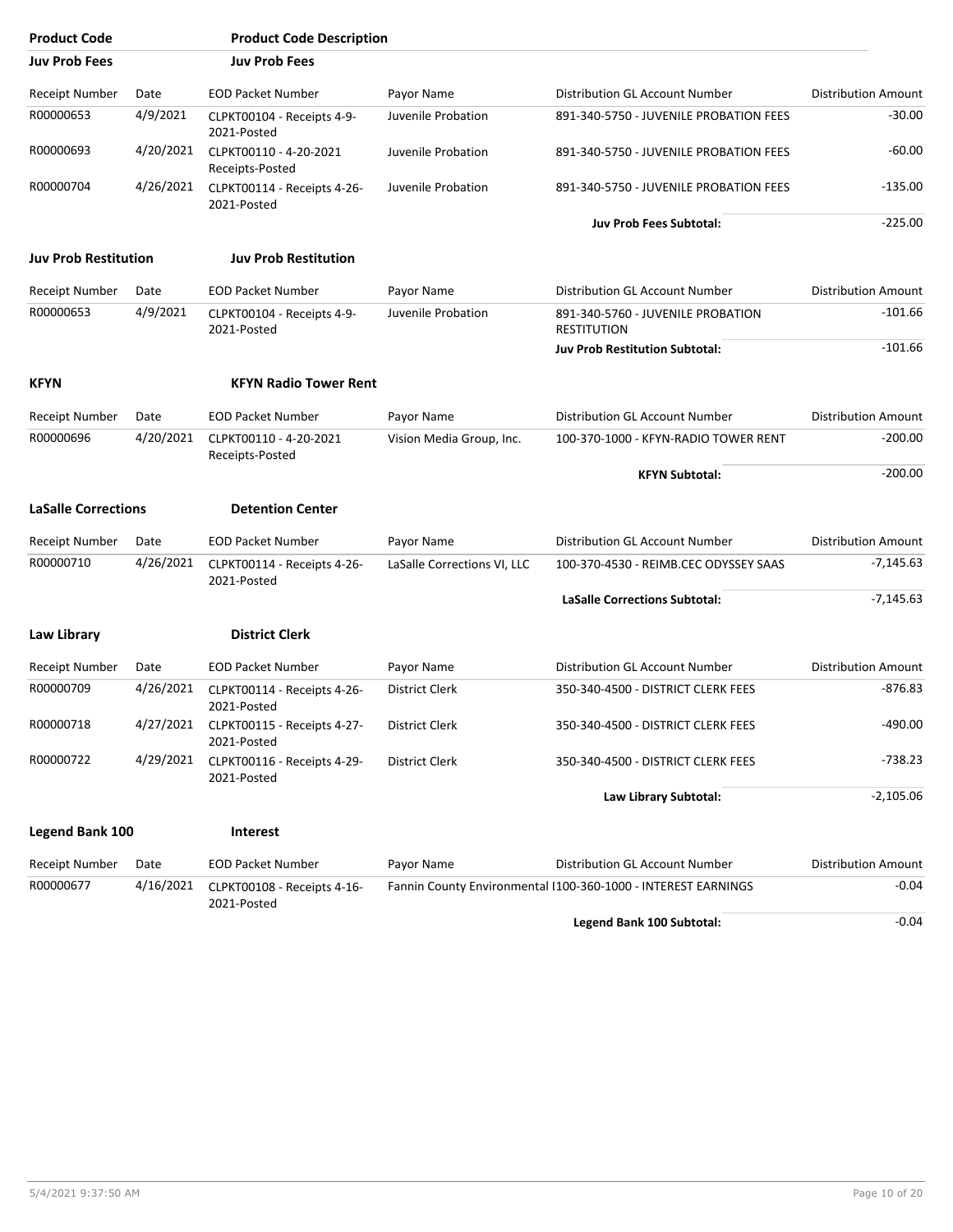| <b>Product Code</b>      |           | <b>Product Code Description</b>            |                       |                                                          |                            |
|--------------------------|-----------|--------------------------------------------|-----------------------|----------------------------------------------------------|----------------------------|
| <b>Limited R&amp;B</b>   |           | <b>Limited R&amp;B</b>                     |                       |                                                          |                            |
| <b>Receipt Number</b>    | Date      | <b>EOD Packet Number</b>                   | Payor Name            | Distribution GL Account Number                           | <b>Distribution Amount</b> |
| R00000634                | 4/5/2021  | CLPKT00102 - Receipts 4-5-<br>2021-Posted  | TAX A/C               | 210-321-2000 - CAR REGISTRATION/SALES<br><b>TAX</b>      | $-4,398.75$                |
|                          |           |                                            |                       | 220-321-2000 - CAR REGISTRATION/SALES<br><b>TAX</b>      | $-5,123.96$                |
|                          |           |                                            |                       | 230-321-2000 - CAR REGISTRATION/SALES<br><b>TAX</b>      | $-7,685.93$                |
|                          |           |                                            |                       | 240-321-2000 - CAR REGISTRATION/SALES<br><b>TAX</b>      | $-4,375.00$                |
|                          |           |                                            |                       | Limited R&B Subtotal:                                    | $-21,583.64$               |
| <b>Local Court Costs</b> |           | <b>Local Court Costs</b>                   |                       |                                                          |                            |
| Receipt Number           | Date      | <b>EOD Packet Number</b>                   | Payor Name            | Distribution GL Account Number                           | <b>Distribution Amount</b> |
| R00000709                | 4/26/2021 | CLPKT00114 - Receipts 4-26-<br>2021-Posted | District Clerk        | 100-318-1280 - LOCAL FINES AND<br><b>REIMBURSEMENTS</b>  | $-101.04$                  |
| R00000722                | 4/29/2021 | CLPKT00116 - Receipts 4-29-<br>2021-Posted | <b>District Clerk</b> | 100-318-1280 - LOCAL FINES AND<br><b>REIMBURSEMENTS</b>  | $-217.12$                  |
|                          |           |                                            |                       | <b>Local Court Costs Subtotal:</b>                       | $-318.16$                  |
| <b>Mixed Bev Gross</b>   |           | <b>Tax on Mixed Drinks</b>                 |                       |                                                          |                            |
| <b>Receipt Number</b>    | Date      | <b>EOD Packet Number</b>                   | Payor Name            | Distribution GL Account Number                           | <b>Distribution Amount</b> |
| R00000678                | 4/16/2021 | CLPKT00108 - Receipts 4-16-<br>2021-Posted | Comptroller           | 100-318-1400 - TAX ON MIXED DRINKS                       | $-1,054.05$                |
|                          |           |                                            |                       | <b>Mixed Bev Gross Subtotal:</b>                         | $-1,054.05$                |
| <b>Mixed Bev Sales</b>   |           | <b>Tax Of Mixed Drinks</b>                 |                       |                                                          |                            |
| <b>Receipt Number</b>    | Date      | <b>EOD Packet Number</b>                   | Payor Name            | Distribution GL Account Number                           | <b>Distribution Amount</b> |
| R00000678                | 4/16/2021 | CLPKT00108 - Receipts 4-16-<br>2021-Posted | Comptroller           | 100-318-1400 - TAX ON MIXED DRINKS                       | $-1,261.90$                |
|                          |           |                                            |                       | <b>Mixed Bev Sales Subtotal:</b>                         | $-1,261.90$                |
| <b>OOG COVID</b>         |           | <b>OOG COVID Funding</b>                   |                       |                                                          |                            |
| <b>Receipt Number</b>    | Date      | <b>EOD Packet Number</b>                   | Payor Name            | Distribution GL Account Number                           | <b>Distribution Amount</b> |
| R00000707                | 4/26/2021 | CLPKT00114 - Receipts 4-26-<br>2021-Posted | Governor              | 414-330-4772 - OOG CORONAVIRUS GRANT                     | -11,145.90                 |
|                          |           |                                            |                       | <b>OOG COVID Subtotal:</b>                               | $-11,145.90$               |
| <b>Passport Photos</b>   |           | <b>Passport Photos</b>                     |                       |                                                          |                            |
| <b>Receipt Number</b>    | Date      | <b>EOD Packet Number</b>                   | Payor Name            | Distribution GL Account Number                           | <b>Distribution Amount</b> |
| R00000718                | 4/27/2021 | CLPKT00115 - Receipts 4-27-<br>2021-Posted | District Clerk        | 100-370-4500 - DIST. CLK. PASSPORT PHOTO                 | $-10.00$                   |
|                          |           |                                            |                       | <b>Passport Photos Subtotal:</b>                         | $-10.00$                   |
| <b>Records Archive</b>   |           | <b>District Court</b>                      |                       |                                                          |                            |
| <b>Receipt Number</b>    | Date      | <b>EOD Packet Number</b>                   | Payor Name            | Distribution GL Account Number                           | <b>Distribution Amount</b> |
| R00000709                | 4/26/2021 | CLPKT00114 - Receipts 4-26-<br>2021-Posted | District Clerk        | 191-370-4500 - DISTRICT CT.RECORDS<br><b>ARCHIVE FEE</b> | $-344.81$                  |
| R00000718                | 4/27/2021 | CLPKT00115 - Receipts 4-27-<br>2021-Posted | District Clerk        | 191-370-4500 - DISTRICT CT.RECORDS<br><b>ARCHIVE FEE</b> | -391.09                    |
| R00000722                | 4/29/2021 | CLPKT00116 - Receipts 4-29-<br>2021-Posted | District Clerk        | 191-370-4500 - DISTRICT CT.RECORDS<br><b>ARCHIVE FEE</b> | $-270.77$                  |
|                          |           |                                            |                       | <b>Records Archive Subtotal:</b>                         | $-1,006.67$                |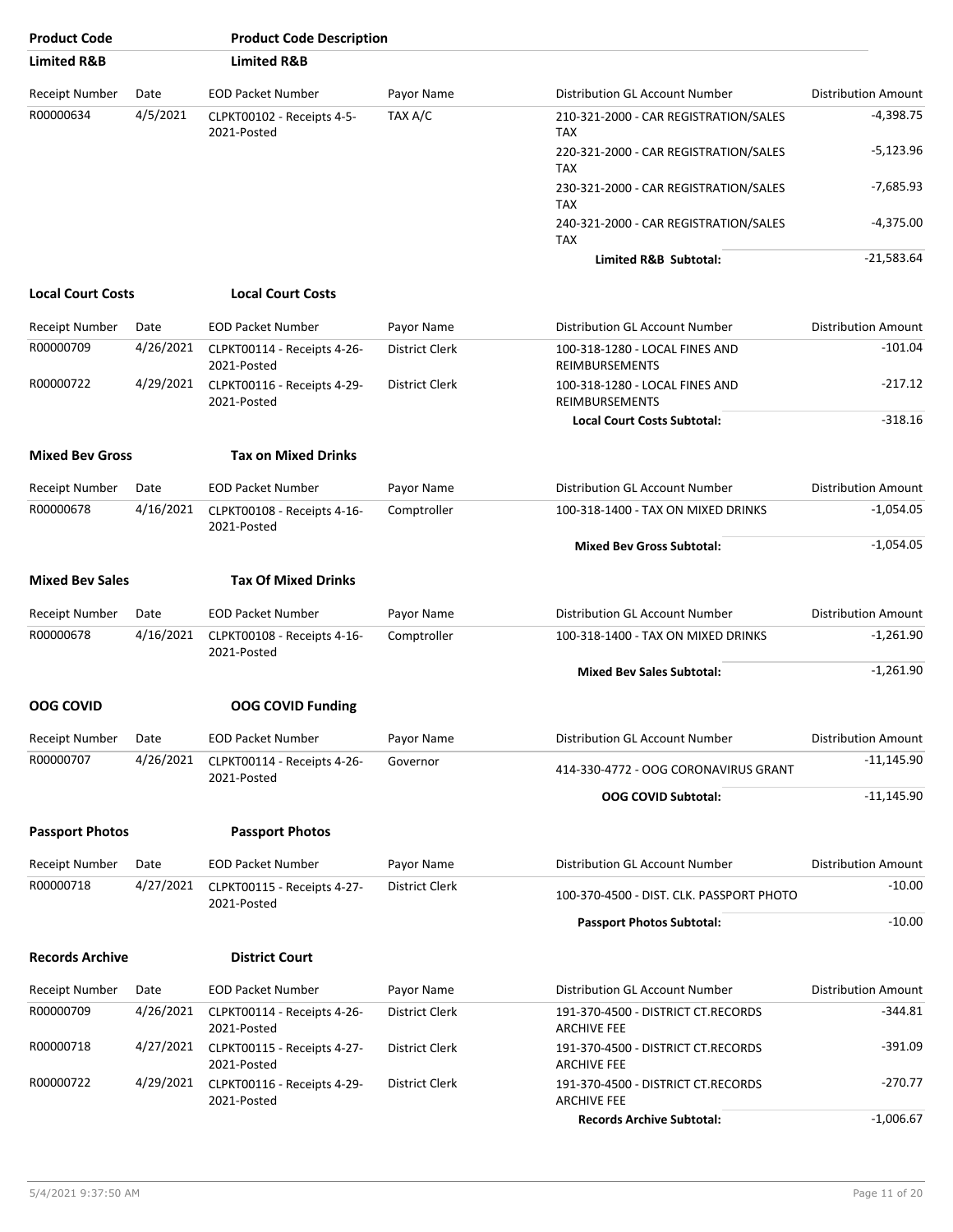| <b>Product Code</b>         |           | <b>Product Code Description</b>            |                              |                                                     |                            |
|-----------------------------|-----------|--------------------------------------------|------------------------------|-----------------------------------------------------|----------------------------|
| <b>Records Management</b>   |           | <b>Dist Clerk Rec Mgt</b>                  |                              |                                                     |                            |
| <b>Receipt Number</b>       | Date      | <b>EOD Packet Number</b>                   | Payor Name                   | Distribution GL Account Number                      | <b>Distribution Amount</b> |
| R00000709                   | 4/26/2021 | CLPKT00114 - Receipts 4-26-<br>2021-Posted | District Clerk               | 190-370-1360 - DST.CLK.PRES.REC.FEE                 | $-412.52$                  |
| R00000718                   | 4/27/2021 | CLPKT00115 - Receipts 4-27-<br>2021-Posted | <b>District Clerk</b>        | 190-370-1360 - DST.CLK.PRES.REC.FEE                 | -242.82                    |
| R00000722                   | 4/29/2021 | CLPKT00116 - Receipts 4-29-<br>2021-Posted | <b>District Clerk</b>        | 190-370-1360 - DST.CLK.PRES.REC.FEE                 | $-168.46$                  |
|                             |           |                                            |                              | <b>Records Management Subtotal:</b>                 | $-823.80$                  |
| <b>Refunds General</b>      |           | <b>Refunds and Miscellaneous</b>           |                              |                                                     |                            |
| <b>Receipt Number</b>       | Date      | <b>EOD Packet Number</b>                   | Payor Name                   | Distribution GL Account Number                      | <b>Distribution Amount</b> |
| R00000637                   | 4/5/2021  | CLPKT00102 - Receipts 4-5-<br>2021-Posted  | Amanda Watkins               | 100-370-1300 - REFUNDS &<br><b>MISCELLANEOUS</b>    | $-19.47$                   |
| R00000711                   | 4/27/2021 | CLPKT00115 - Receipts 4-27-<br>2021-Posted | Lt. Frank Deater             | 100-370-1300 - REFUNDS &<br>MISCELLANEOUS           | $-7.00$                    |
|                             |           |                                            |                              | <b>Refunds General Subtotal:</b>                    | $-26.47$                   |
| <b>Refunds R&amp;B 2</b>    |           | <b>Refunds R&amp;B 2</b>                   |                              |                                                     |                            |
| <b>Receipt Number</b>       | Date      | <b>EOD Packet Number</b>                   | Payor Name                   | Distribution GL Account Number                      | <b>Distribution Amount</b> |
| R00000639                   | 4/5/2021  | CLPKT00102 - Receipts 4-5-<br>2021-Posted  | North Star Recycling, LLC    | 220-370-1300 - REFUNDS &<br>MISCELLANEOUS           | $-350.60$                  |
|                             |           |                                            |                              | Refunds R&B 2 Subtotal:                             | $-350.60$                  |
| Refunds R&B 3               |           | <b>Refunds R&amp;B 3</b>                   |                              |                                                     |                            |
| <b>Receipt Number</b>       | Date      | <b>EOD Packet Number</b>                   | Payor Name                   | Distribution GL Account Number                      | <b>Distribution Amount</b> |
| R00000670                   | 4/15/2021 | CLPKT00107 - Receipts 4-15-<br>2021-Posted | Paris Iron & Metal Co., Inc. | 230-370-1300 - REFUNDS &<br><b>MISCELLANEOUS</b>    | $-1,136.80$                |
| R00000671                   | 4/15/2021 | CLPKT00107 - Receipts 4-15-<br>2021-Posted | Paris Iron & Metal Co., Inc. | 230-370-1300 - REFUNDS &<br><b>MISCELLANEOUS</b>    | $-3,425.80$                |
| R00000672                   | 4/15/2021 | CLPKT00107 - Receipts 4-15-<br>2021-Posted | Paris Iron & Metal Co., Inc. | 230-370-1300 - REFUNDS &<br><b>MISCELLANEOUS</b>    | $-3,328.50$                |
|                             |           |                                            |                              | <b>Refunds R&amp;B 3 Subtotal:</b>                  | $-7,891.10$                |
| <b>Reimb of materials 3</b> |           | <b>Reimb of materials 3</b>                |                              |                                                     |                            |
| Receipt Number              | Date      | <b>EOD Packet Number</b>                   | Payor Name                   | Distribution GL Account Number                      | <b>Distribution Amount</b> |
| R00000648                   | 4/9/2021  | CLPKT00104 - Receipts 4-9-<br>2021-Posted  | City of Honey Grove          | 230-370-1450 - REIMBURSEMENT OF<br><b>MATERIALS</b> | $-788.00$                  |
| R00000649                   | 4/9/2021  | CLPKT00104 - Receipts 4-9-<br>2021-Posted  | City of Honey Grove          | 230-370-1450 - REIMBURSEMENT OF<br><b>MATERIALS</b> | $-116.76$                  |
|                             |           |                                            |                              | <b>Reimb of materials 3 Subtotal:</b>               | $-904.76$                  |
| <b>Reimb of Materials 4</b> |           | <b>Reimb of Materials 4</b>                |                              |                                                     |                            |
| Receipt Number              | Date      | <b>EOD Packet Number</b>                   | Payor Name                   | Distribution GL Account Number                      | <b>Distribution Amount</b> |
| R00000668                   | 4/15/2021 | CLPKT00107 - Receipts 4-15-<br>2021-Posted | Dodd City FVD                | 240-370-1450 - REIMBURSEMENT OF<br><b>MATERIALS</b> | $-202.96$                  |
|                             |           |                                            |                              | <b>Reimb of Materials 4 Subtotal:</b>               | $-202.96$                  |
| Rent                        |           | <b>Rent Verizon Tower</b>                  |                              |                                                     |                            |
| Receipt Number              | Date      | <b>EOD Packet Number</b>                   | Payor Name                   | Distribution GL Account Number                      | <b>Distribution Amount</b> |
| R00000713                   | 4/27/2021 | CLPKT00115 - Receipts 4-27-<br>2021-Posted | American Tower               | 100-370-1150 - RENT- VERIZON TOWER                  | $-1,064.61$                |
|                             |           |                                            |                              | <b>Rent Subtotal:</b>                               | $-1,064.61$                |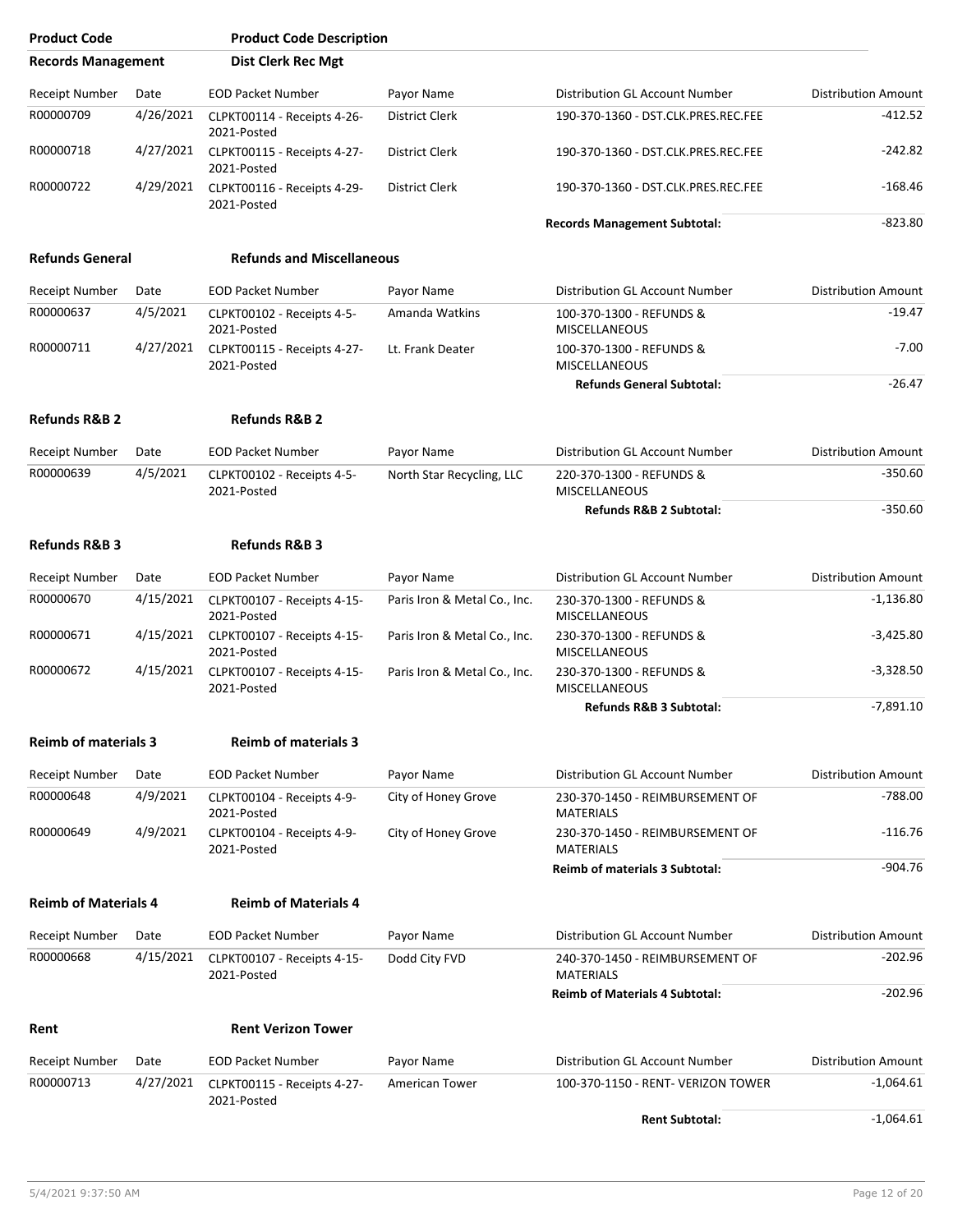| <b>Product Code</b>      |           | <b>Product Code Description</b>            |                                                    |                                                           |                            |
|--------------------------|-----------|--------------------------------------------|----------------------------------------------------|-----------------------------------------------------------|----------------------------|
| <b>Road Acceptance 2</b> |           | <b>R&amp;B2</b>                            |                                                    |                                                           |                            |
| Receipt Number           | Date      | <b>EOD Packet Number</b>                   | Payor Name                                         | Distribution GL Account Number                            | <b>Distribution Amount</b> |
| R00000673                | 4/16/2021 | CLPKT00108 - Receipts 4-16-<br>2021-Posted |                                                    | Eagle Land Development LLC 220-370-1419 - ROAD ACCEPTANCE | $-1,600.00$                |
|                          |           |                                            |                                                    | <b>Road Acceptance 2 Subtotal:</b>                        | $-1,600.00$                |
| Sale of Recycl R&B 4     |           | Recycled Mat. R&B 4                        |                                                    |                                                           |                            |
| Receipt Number           | Date      | <b>EOD Packet Number</b>                   | Payor Name                                         | Distribution GL Account Number                            | <b>Distribution Amount</b> |
| R00000697                | 4/20/2021 | CLPKT00110 - 4-20-2021                     |                                                    | 240-370-1460 - SALE OF RECYCLED                           | $-581.70$                  |
|                          |           | Receipts-Posted                            | North Star Recycling, LLC                          | <b>MATERIALS</b>                                          |                            |
|                          |           |                                            |                                                    | Sale of Recycl R&B 4 Subtotal:                            | $-581.70$                  |
| <b>Sales Tax</b>         |           | <b>Sales Tax</b>                           |                                                    |                                                           |                            |
| <b>Receipt Number</b>    | Date      | <b>EOD Packet Number</b>                   | Payor Name                                         | Distribution GL Account Number                            | <b>Distribution Amount</b> |
| R00000652                | 4/9/2021  | CLPKT00104 - Receipts 4-9-                 | Comptroller                                        | 100-318-1600 - SALES TAX REVENUES                         | -94,404.28                 |
|                          |           | 2021-Posted                                |                                                    | 210-318-1600 - SALES TAX REVENUES                         | $-5,427.04$                |
|                          |           |                                            |                                                    | 220-318-1600 - SALES TAX REVENUES                         | $-6,320.25$                |
|                          |           |                                            |                                                    | 230-318-1600 - SALES TAX REVENUES                         | $-9,481.58$                |
|                          |           |                                            |                                                    | 240-318-1600 - SALES TAX REVENUES                         | $-5,397.99$                |
|                          |           |                                            |                                                    | <b>Sales Tax Subtotal:</b>                                | $-121,031.14$              |
| Sewage Permits/Insp.     |           | Sewage Permits/Insp.                       |                                                    |                                                           |                            |
| Receipt Number           | Date      | <b>EOD Packet Number</b>                   | Payor Name                                         | Distribution GL Account Number                            | <b>Distribution Amount</b> |
| R00000677                | 4/16/2021 | CLPKT00108 - Receipts 4-16-<br>2021-Posted | Fannin County Environmental I100-320-3000 - SEWAGE | PERMITS/INSPECTIONS                                       | $-17,230.00$               |
|                          |           |                                            |                                                    | Sewage Permits/Insp. Subtotal:                            | $-17,230.00$               |
| <b>Sheriff Fees</b>      |           | <b>Sheriff Fees</b>                        |                                                    |                                                           |                            |
| <b>Receipt Number</b>    | Date      | <b>EOD Packet Number</b>                   | Payor Name                                         | Distribution GL Account Number                            | <b>Distribution Amount</b> |
| R00000709                | 4/26/2021 | CLPKT00114 - Receipts 4-26-                | District Clerk                                     | 100-340-5600 - SHERIFF FEES                               | $-1,143.91$                |
|                          |           | 2021-Posted                                |                                                    |                                                           |                            |
| R00000718                | 4/27/2021 | CLPKT00115 - Receipts 4-27-<br>2021-Posted | <b>District Clerk</b>                              | 100-340-5600 - SHERIFF FEES                               | $-1,100.00$                |
| R00000722                | 4/29/2021 | CLPKT00116 - Receipts 4-29-<br>2021-Posted | District Clerk                                     | 100-340-5600 - SHERIFF FEES                               | $-900.04$                  |
|                          |           |                                            |                                                    | <b>Sheriff Fees Subtotal:</b>                             | $-3,143.95$                |
| <b>Specialty Court</b>   |           | <b>Dist Clk Specialty Court</b>            |                                                    |                                                           |                            |
| Receipt Number           | Date      | <b>EOD Packet Number</b>                   | Payor Name                                         | Distribution GL Account Number                            | <b>Distribution Amount</b> |
| R00000709                | 4/26/2021 | CLPKT00114 - Receipts 4-26-<br>2021-Posted | District Clerk                                     | 590-370-4260 - SPECIALTY COURT                            | $-53.29$                   |
| R00000718                | 4/27/2021 | CLPKT00115 - Receipts 4-27-<br>2021-Posted | District Clerk                                     | 590-370-4260 - SPECIALTY COURT                            | $-23.80$                   |
| R00000722                | 4/29/2021 | CLPKT00116 - Receipts 4-29-<br>2021-Posted | District Clerk                                     | 590-370-4260 - SPECIALTY COURT                            | $-17.92$                   |
|                          |           |                                            |                                                    | <b>Specialty Court Subtotal:</b>                          | $-95.01$                   |
| <b>State Court Costs</b> |           | <b>State Court Costs</b>                   |                                                    |                                                           |                            |
| <b>Receipt Number</b>    | Date      | <b>EOD Packet Number</b>                   | Payor Name                                         | Distribution GL Account Number                            | <b>Distribution Amount</b> |
| R00000709                | 4/26/2021 | CLPKT00114 - Receipts 4-26-<br>2021-Posted | District Clerk                                     | 100-318-1290 - STATE FINES AND<br>REIMBURSEMENTS          | $-546.45$                  |
| R00000718                | 4/27/2021 | CLPKT00115 - Receipts 4-27-<br>2021-Posted | District Clerk                                     | 100-318-1290 - STATE FINES AND<br>REIMBURSEMENTS          | $-398.36$                  |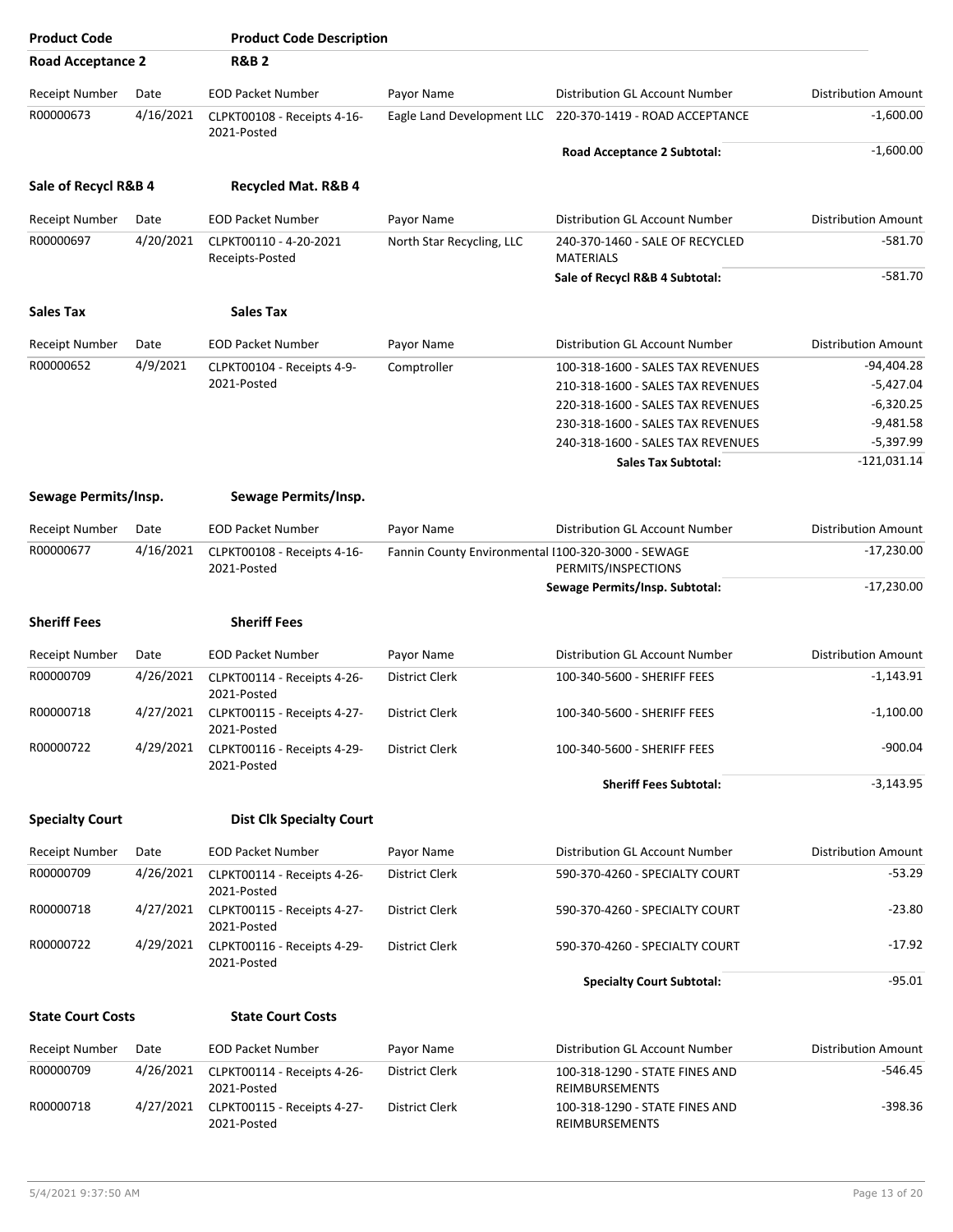| <b>Product Code</b>     |           | <b>Product Code Description</b>            |                           |                                                         |                            |
|-------------------------|-----------|--------------------------------------------|---------------------------|---------------------------------------------------------|----------------------------|
| R00000722               | 4/29/2021 | CLPKT00116 - Receipts 4-29-<br>2021-Posted | District Clerk            | 100-318-1290 - STATE FINES AND<br><b>REIMBURSEMENTS</b> | $-450.63$                  |
|                         |           |                                            |                           | <b>State Court Costs Subtotal:</b>                      | $-1,395.44$                |
| <b>Subdivision</b>      |           | <b>Subdivision Fees</b>                    |                           |                                                         |                            |
| <b>Receipt Number</b>   | Date      | <b>EOD Packet Number</b>                   | Payor Name                | Distribution GL Account Number                          | <b>Distribution Amount</b> |
| R00000667               | 4/14/2021 | CLPKT00106 - Receipts 4-14-<br>2021-Posted | Lynsey Bounds             | 100-340-6520 - SUBDIVISION FEES                         | $-125.00$                  |
| R00000679               | 4/16/2021 | CLPKT00108 - Receipts 4-16-<br>2021-Posted | Cora Velazquez            | 100-340-6520 - SUBDIVISION FEES                         | $-125.00$                  |
| R00000692               | 4/20/2021 | CLPKT00110 - 4-20-2021<br>Receipts-Posted  | <b>Arthur Estates LLC</b> | 100-340-6520 - SUBDIVISION FEES                         | $-500.00$                  |
| R00000703               | 4/23/2021 | CLPKT00113 - Receipts 4-23-<br>2021-Posted | David W. Delisse          | 100-340-6520 - SUBDIVISION FEES                         | $-305.00$                  |
| R00000705               | 4/26/2021 | CLPKT00114 - Receipts 4-26-<br>2021-Posted | Joni Clayton-Brewer       | 100-340-6520 - SUBDIVISION FEES                         | $-250.00$                  |
|                         |           |                                            |                           | <b>Subdivision Subtotal:</b>                            | $-1,305.00$                |
| <b>Tax Certificates</b> |           | <b>Tax Certificates</b>                    |                           |                                                         |                            |
| Receipt Number          | Date      | <b>EOD Packet Number</b>                   | Payor Name                | Distribution GL Account Number                          | <b>Distribution Amount</b> |
| R00000662               | 4/12/2021 | CLPKT00105 - Receipts 4-12-<br>2021-Posted | <b>Appraisal District</b> | 100-321-9010 - TAX CERTIFICATES                         | $-10.00$                   |
| R00000676               | 4/16/2021 | CLPKT00108 - Receipts 4-16-<br>2021-Posted | <b>Appraisal District</b> | 100-321-9010 - TAX CERTIFICATES                         | $-15.00$                   |
| R00000702               | 4/23/2021 | CLPKT00113 - Receipts 4-23-<br>2021-Posted | <b>Appraisal District</b> | 100-321-9010 - TAX CERTIFICATES                         | $-818.15$                  |
| R00000724               | 4/30/2021 | CLPKT00117 - Receipts 4-30-<br>2021-Posted | <b>APPRAISAL DISTRICT</b> | 100-321-9010 - TAX CERTIFICATES                         | $-98.30$                   |
|                         |           |                                            |                           | <b>Tax Certificates Subtotal:</b>                       | $-941.45$                  |
| <b>Technology</b>       |           | <b>County &amp; District Court</b>         |                           |                                                         |                            |
| <b>Receipt Number</b>   | Date      | <b>EOD Packet Number</b>                   | Payor Name                | Distribution GL Account Number                          | <b>Distribution Amount</b> |
| R00000709               | 4/26/2021 | CLPKT00114 - Receipts 4-26-<br>2021-Posted | District Clerk            | 192-370-4400 -<br>DST.CLK.CO.&DST.CT.TECHNOLOGY FEE     | $-40.29$                   |
| R00000718               | 4/27/2021 | CLPKT00115 - Receipts 4-27-<br>2021-Posted | District Clerk            | 192-370-4400 -<br>DST.CLK.CO.&DST.CT.TECHNOLOGY FEE     | $-27.63$                   |
| R00000722               | 4/29/2021 | CLPKT00116 - Receipts 4-29-<br>2021-Posted | District Clerk            | 192-370-4400 -<br>DST.CLK.CO.&DST.CT.TECHNOLOGY FEE     | $-36.87$                   |
|                         |           |                                            |                           | <b>Technology Subtotal:</b>                             | $-104.79$                  |
| <b>TJJD Basic</b>       |           | <b>Basic</b>                               |                           |                                                         |                            |
| Receipt Number          | Date      | <b>EOD Packet Number</b>                   | Payor Name                | Distribution GL Account Number                          | <b>Distribution Amount</b> |
| R00000683               | 4/19/2021 | CLPKT00109 - Receipts 4-19-<br>2021-Posted | T.J.J.D.                  | 890-330-9150 - BASIC PROBATION<br>SUPERVISION           | $-11,394.00$               |
|                         |           |                                            |                           | <b>TJJD Basic Subtotal:</b>                             | $-11,394.00$               |
| <b>TJJD Comm Div</b>    |           | <b>Comm Div</b>                            |                           |                                                         |                            |
| Receipt Number          | Date      | <b>EOD Packet Number</b>                   | Payor Name                | Distribution GL Account Number                          | <b>Distribution Amount</b> |
| R00000683               | 4/19/2021 | CLPKT00109 - Receipts 4-19-<br>2021-Posted | T.J.J.D.                  | 890-330-9180 - COMMITMENT DIVERSION                     | $-833.00$                  |
|                         |           |                                            |                           | <b>TJJD Comm Div Subtotal:</b>                          | $-833.00$                  |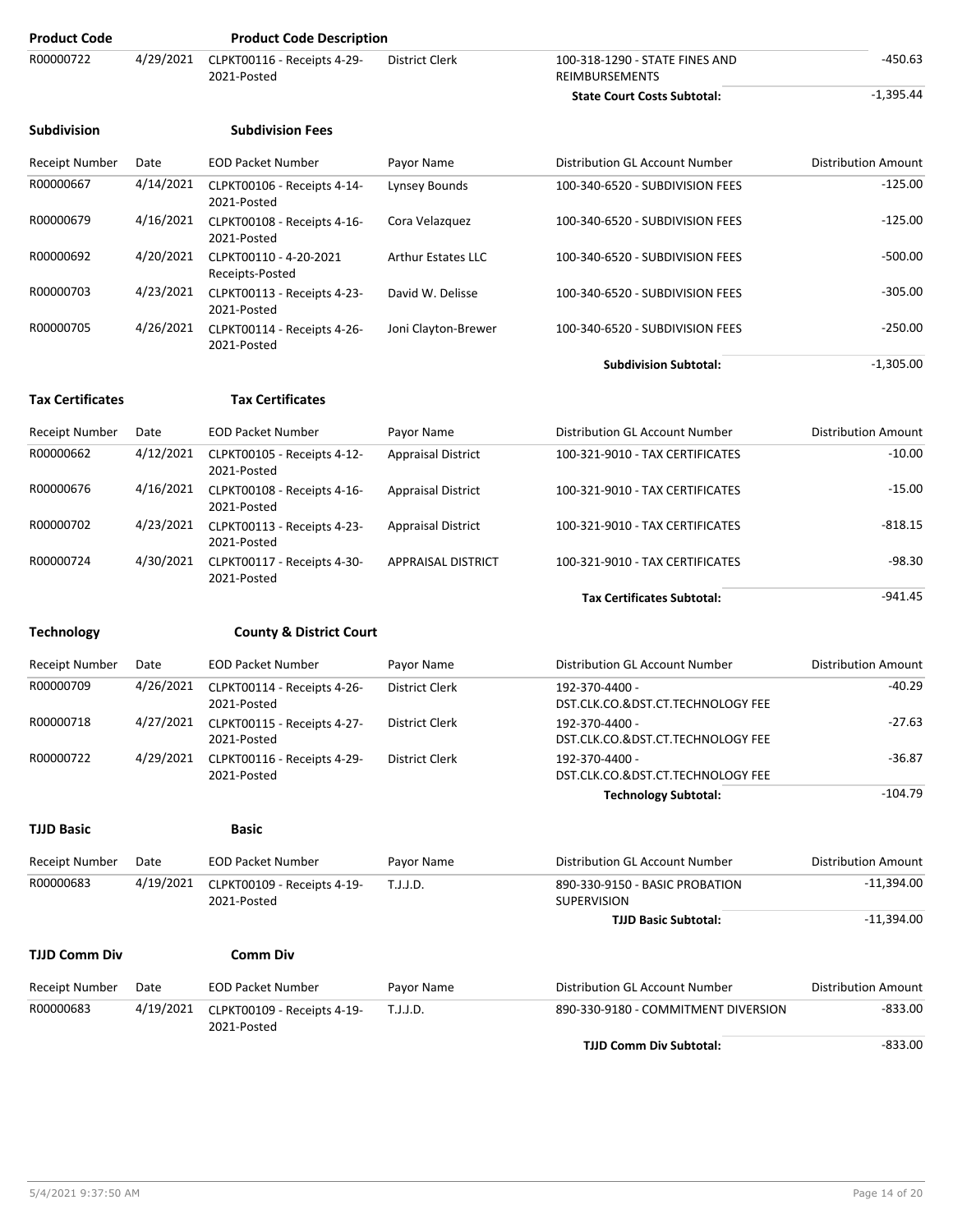| <b>Product Code</b>         |           | <b>Product Code Description</b>            |                           |                                                                                       |                            |
|-----------------------------|-----------|--------------------------------------------|---------------------------|---------------------------------------------------------------------------------------|----------------------------|
| <b>TJJD Comm Prog</b>       |           | <b>Comm Prog</b>                           |                           |                                                                                       |                            |
| <b>Receipt Number</b>       | Date      | <b>EOD Packet Number</b>                   | Payor Name                | Distribution GL Account Number                                                        | <b>Distribution Amount</b> |
| R00000683                   | 4/19/2021 | CLPKT00109 - Receipts 4-19-<br>2021-Posted | T.J.J.D.                  | 890-330-9160 - COMMUNITY PROGRAMS                                                     | $-6,250.00$                |
|                             |           |                                            |                           | <b>TJJD Comm Prog Subtotal:</b>                                                       | $-6,250.00$                |
| <b>TJJD Mental Health</b>   |           | <b>Mental Health</b>                       |                           |                                                                                       |                            |
| <b>Receipt Number</b>       | Date      | <b>EOD Packet Number</b>                   | Payor Name                | Distribution GL Account Number                                                        | <b>Distribution Amount</b> |
| R00000683                   | 4/19/2021 | CLPKT00109 - Receipts 4-19-<br>2021-Posted | T.J.J.D.                  | 890-330-9190 - MENTAL HEALTH SERVICES                                                 | $-895.00$                  |
|                             |           |                                            |                           | <b>TJJD Mental Health Subtotal:</b>                                                   | $-895.00$                  |
| <b>TJJD PPA</b>             |           | <b>PPA</b>                                 |                           |                                                                                       |                            |
| Receipt Number              | Date      | <b>EOD Packet Number</b>                   | Payor Name                | Distribution GL Account Number                                                        | <b>Distribution Amount</b> |
| R00000683                   | 4/19/2021 | CLPKT00109 - Receipts 4-19-<br>2021-Posted | T.J.J.D.                  | 890-330-9170 - PRE/POST ADJUDICATION                                                  | $-365.00$                  |
|                             |           |                                            |                           | <b>TJJD PPA Subtotal:</b>                                                             | $-365.00$                  |
| <b>TJJD Structured Fami</b> |           | <b>Structured Family Therapy</b>           |                           |                                                                                       |                            |
| Receipt Number              | Date      | <b>EOD Packet Number</b>                   | Payor Name                | Distribution GL Account Number                                                        | <b>Distribution Amount</b> |
| R00000708                   | 4/26/2021 | CLPKT00114 - Receipts 4-26-<br>2021-Posted | Governor                  | 890-330-9080 - STRUCTURAL FAMILY<br>THERAPY GRANT OOG                                 | $-25,000.00$               |
|                             |           |                                            |                           | <b>TJJD Structured Fami Subtotal:</b>                                                 | $-25,000.00$               |
| <b>Tobacco</b>              |           | <b>Tobacco Settlement</b>                  |                           |                                                                                       |                            |
| Receipt Number              | Date      | <b>EOD Packet Number</b>                   | Payor Name                | Distribution GL Account Number                                                        | <b>Distribution Amount</b> |
| R00000706                   | 4/26/2021 | CLPKT00114 - Receipts 4-26-<br>2021-Posted | Comptroller               | 100-370-1120 - TOBACCO SETTLEMENT                                                     | $-32,891.60$               |
|                             |           |                                            |                           | <b>Tobacco Subtotal:</b>                                                              | $-32,891.60$               |
| <b>Transport</b>            |           | <b>County Reimb Transport</b>              |                           |                                                                                       |                            |
| Receipt Number              | Date      | <b>EOD Packet Number</b>                   | Payor Name                | Distribution GL Account Number                                                        | <b>Distribution Amount</b> |
| R00000701                   | 4/23/2021 | CLPKT00113 - Receipts 4-23-<br>2021-Posted |                           | Texas Department of Criminal J100-370-5620 - STATE REIMB.OFFENDER<br><b>TRANSPORT</b> | $-3,225.50$                |
|                             |           |                                            |                           | <b>Transport Subtotal:</b>                                                            | $-3,225.50$                |
| <b>Utilities Reimb</b>      |           | <b>TDHS Utilities</b>                      |                           |                                                                                       |                            |
| <b>Receipt Number</b>       | Date      | <b>EOD Packet Number</b>                   | Payor Name                | Distribution GL Account Number                                                        | <b>Distribution Amount</b> |
| R00000663                   | 4/14/2021 | CLPKT00106 - Receipts 4-14-<br>2021-Posted |                           | Health & Human Services Com 100-370-1470 - UTILITIES REIMBURSEMENT                    | $-1,149.05$                |
|                             |           |                                            |                           | <b>Utilities Reimb Subtotal:</b>                                                      | $-1,149.05$                |
| <b>Veterans Court</b>       |           | <b>Program Fee</b>                         |                           |                                                                                       |                            |
| Receipt Number              | Date      | <b>EOD Packet Number</b>                   | Payor Name                | Distribution GL Account Number                                                        | <b>Distribution Amount</b> |
| R00000658                   | 4/12/2021 | CLPKT00105 - Receipts 4-12-<br>2021-Posted | <b>Fannin County CSCD</b> | 800-370-1800 - PROGRAM FEES                                                           | -400.00                    |
|                             |           |                                            |                           | <b>Veterans Court Subtotal:</b>                                                       | $-400.00$                  |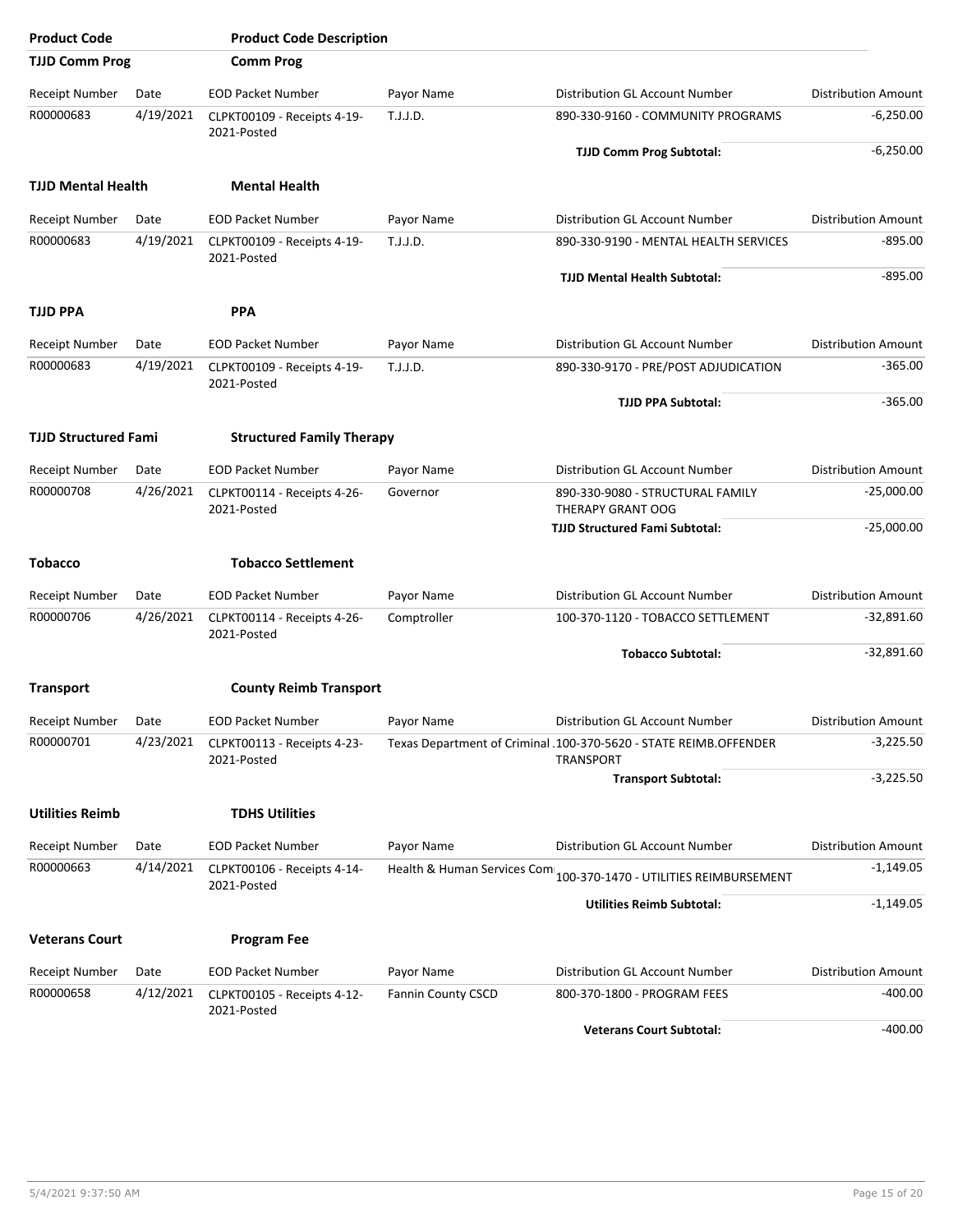| <b>Product Code</b> |           | <b>Product Code Description</b>            |                            |                                   |                     |
|---------------------|-----------|--------------------------------------------|----------------------------|-----------------------------------|---------------------|
| <b>VINE</b>         |           | <b>Texas VINE Program</b>                  |                            |                                   |                     |
| Receipt Number      | Date      | <b>EOD Packet Number</b>                   | Payor Name                 | Distribution GL Account Number    | Distribution Amount |
| R00000666           | 4/14/2021 | CLPKT00106 - Receipts 4-14-<br>2021-Posted | Office of Attorney General | 100-330-5590 - TEXAS VINE PROGRAM | -4,642.78           |
|                     |           |                                            |                            | <b>VINE Subtotal:</b>             | $-4.642.78$         |
|                     |           |                                            |                            | <b>Grand Total:</b>               | -1,706,925.44       |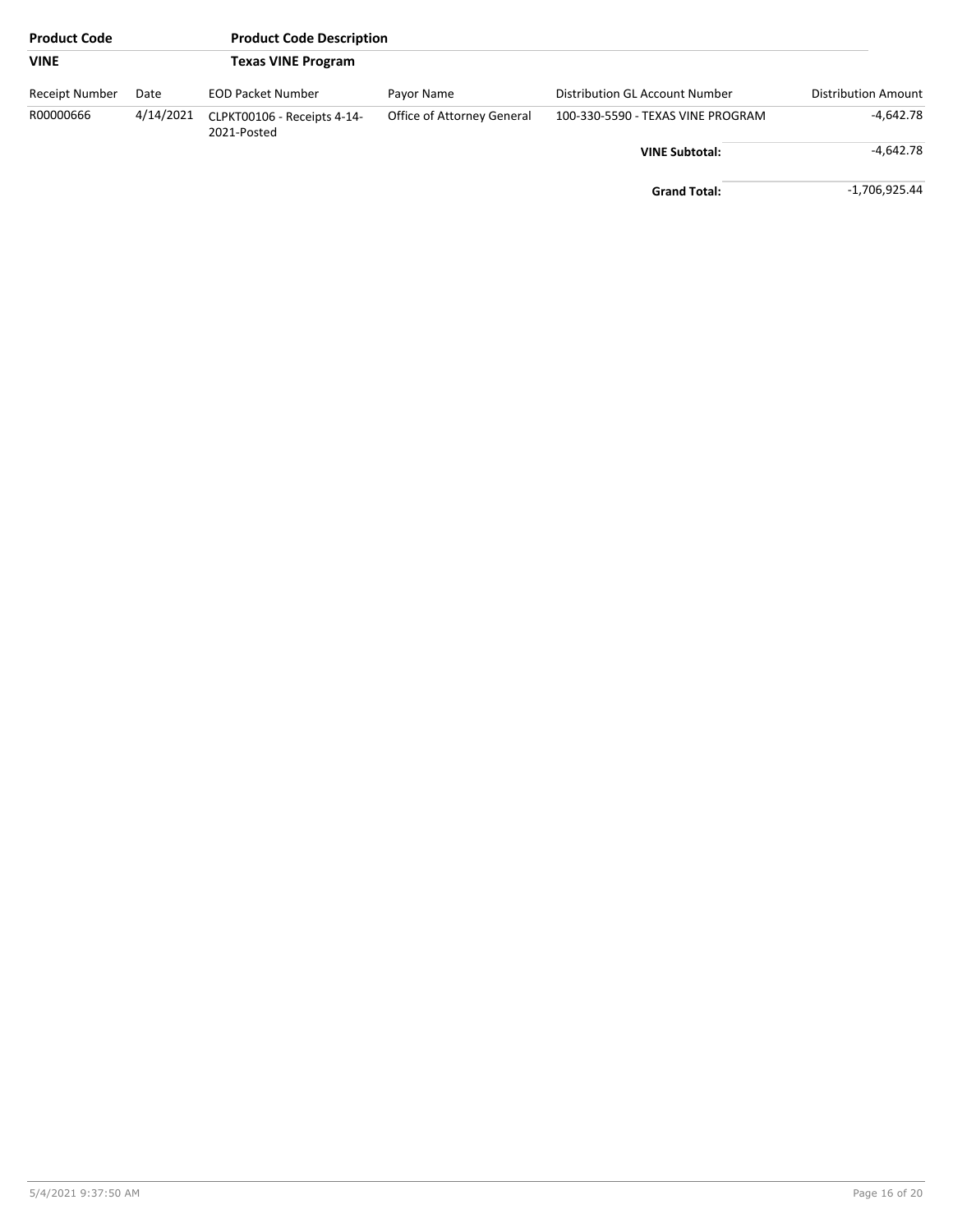

## **Receipt Listing by Product Code**

Fannin County, TX **General Ledger Distribution Account Summary** 

Date Range: 04/01/2021 - 04/30/2021

| Distribution GL Account Number                | <b>Distribution Amount</b> |
|-----------------------------------------------|----------------------------|
| <b>Fund: 100</b>                              |                            |
| 100-310-1100 - CURRENT TAXES                  | -247,335.34                |
| 100-310-1200 - DELINQUENT TAXES               | $-31,755.55$               |
| 100-318-1280 - LOCAL FINES AND REIMBURSEMENTS | $-318.16$                  |
| 100-318-1290 - STATE FINES AND REIMBURSEMENTS | $-1,395.44$                |
| 100-318-1300 - COURT COSTS/ARREST FEES        | $-16,934.91$               |
| 100-318-1320 - ATTORNEYS & DOCTORS            | $-35.16$                   |
| 100-318-1400 - TAX ON MIXED DRINKS            | $-2,315.95$                |
| 100-318-1600 - SALES TAX REVENUES             | $-94,404.28$               |
| 100-320-2000 - ALCOHLIC BEVERAGE LICENSE      | $-2,982.00$                |
| 100-320-3000 - SEWAGE PERMITS/INSPECTIONS     | $-17,230.00$               |
| 100-321-2000 - COMMISSIONS ON CAR REGIST      | $-8,106.50$                |
| 100-321-2500 - COMMISSION ON CAR TITLES       | $-3,075.00$                |
| 100-321-9010 - TAX CERTIFICATES               | -941.45                    |
| 100-330-4370 - INDIGENT DEFENSE GRANT         | $-20,127.50$               |
| 100-330-5590 - TEXAS VINE PROGRAM             | $-4,642.78$                |
| 100-340-1350 - FAMILY PROTECTION FEE          | -422.62                    |
| 100-340-4500 - DISTRICT CLERK FEES            | $-15,204.66$               |
| 100-340-4750 - DISTRICT ATTORNEY FEES         | $-2.00$                    |
| 100-340-5510 - CONSTABLE PCT. 1 FEES          | $-300.00$                  |
| 100-340-5520 - CONSTABLE PCT. 2 FEES          | $-220.00$                  |
| 100-340-5530 - CONSTABLE PCT. 3 FEES          | $-75.00$                   |
| 100-340-5600 - SHERIFF FEES                   | $-3,143.95$                |
| 100-340-5730 - BOND SUPERVISION FEES          | $-32,300.00$               |
| 100-340-6000 - D.C.6TH COURT OF APPEALS FEE   | $-370.87$                  |
| 100-340-6520 - SUBDIVISION FEES               | $-1,305.00$                |
| 100-340-6540 - FLOOD PLAIN FEES               | $-60.00$                   |
| 100-340-6550 - BUILDING PERMITS               | $-150.00$                  |
| 100-360-1000 - INTEREST EARNINGS              | $-0.04$                    |
| 100-364-1630 - SALE OF EQUIPMENT              | $-9,390.09$                |
| 100-370-1000 - KFYN-RADIO TOWER RENT          | $-200.00$                  |
| 100-370-1120 - TOBACCO SETTLEMENT             | $-32,891.60$               |
| 100-370-1150 - RENT- VERIZON TOWER            | $-1,064.61$                |
| 100-370-1300 - REFUNDS & MISCELLANEOUS        | $-26.47$                   |
| 100-370-1301 - IHC REIMBURSEMENTS             | $-1,590.25$                |
| 100-370-1420 - CULVERT PERMITTING PROCESS     | $-50.00$                   |
| 100-370-1470 - UTILITIES REIMBURSEMENT        | $-1,149.05$                |
| 100-370-1620 - COURT REPORTER SERVICE FEE     | $-1,112.82$                |
| 100-370-4500 - DIST. CLK. PASSPORT PHOTO      | $-10.00$                   |
| 100-370-4530 - REIMB.CEC ODYSSEY SAAS         | $-7,145.63$                |
|                                               |                            |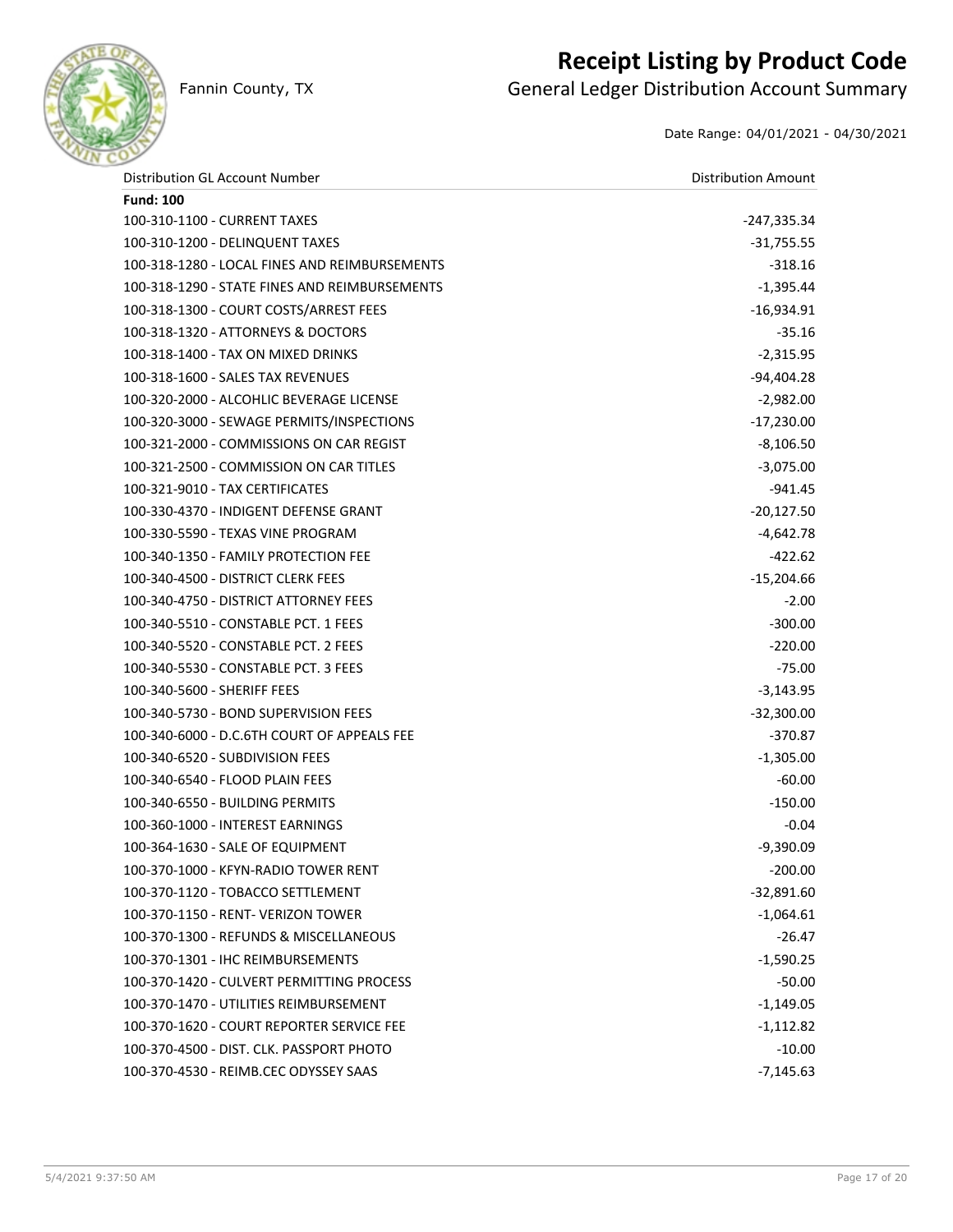| Distribution GL Account Number                                       |               | <b>Distribution Amount</b> |
|----------------------------------------------------------------------|---------------|----------------------------|
| 100-370-5620 - STATE REIMB.OFFENDER TRANSPORT                        |               | $-3,225.50$                |
|                                                                      | 100 Subtotal: | $-563,010.18$              |
|                                                                      |               |                            |
| <b>Fund: 110</b><br>110-340-6500 - DISTRICT CLERK FEES               |               |                            |
|                                                                      |               | $-608.11$                  |
|                                                                      | 110 Subtotal: | $-608.11$                  |
| <b>Fund: 130</b>                                                     |               |                            |
| 130-345-1130 - SURETY BAIL BOND FEE                                  |               | $-675.00$                  |
|                                                                      | 130 Subtotal: | $-675.00$                  |
|                                                                      |               |                            |
| <b>Fund: 190</b><br>190-370-1360 - DST.CLK.PRES.REC.FEE              |               | $-823.80$                  |
|                                                                      |               |                            |
|                                                                      | 190 Subtotal: | $-823.80$                  |
| <b>Fund: 191</b>                                                     |               |                            |
| 191-370-4500 - DISTRICT CT.RECORDS ARCHIVE FEE                       |               | $-1,006.67$                |
|                                                                      | 191 Subtotal: | $-1,006.67$                |
|                                                                      |               |                            |
| <b>Fund: 192</b><br>192-370-4400 - DST.CLK.CO.&DST.CT.TECHNOLOGY FEE |               | $-104.79$                  |
|                                                                      |               |                            |
|                                                                      | 192 Subtotal: | $-104.79$                  |
| <b>Fund: 193</b>                                                     |               |                            |
| 193-370-1330 - DIST.CLK.COURT RECORDS PRESERVATION                   |               | $-866.61$                  |
|                                                                      | 193 Subtotal: | $-866.61$                  |
| <b>Fund: 200</b>                                                     |               |                            |
| 200-370-1350 - CO.OFFICE REC.MNGMT.FEE                               |               | $-770.88$                  |
|                                                                      | 200 Subtotal: | $-770.88$                  |
|                                                                      |               |                            |
| <b>Fund: 210</b>                                                     |               |                            |
| 210-310-1100 - CURRENT TAXES                                         |               | $-14,215.45$               |
| 210-310-1200 - DELINQUENT TAXES                                      |               | $-1,825.13$                |
| 210-318-1600 - SALES TAX REVENUES                                    |               | $-5,427.04$                |
| 210-321-2000 - CAR REGISTRATION/SALES TAX                            |               | $-4,398.75$                |
| 210-321-3000 - COUNTY'S ADDITIONAL \$10                              |               | $-6,819.16$                |
| 210-350-4500 - DISTRICT CLERK FINES                                  |               | $-2,854.67$                |
|                                                                      | 210 Subtotal: | $-35,540.20$               |
| <b>Fund: 220</b>                                                     |               |                            |
| 220-310-1100 - CURRENT TAXES                                         |               | $-16,561.96$               |
| 220-310-1200 - DELINQUENT TAXES                                      |               | $-2,126.40$                |
| 220-318-1600 - SALES TAX REVENUES                                    |               | $-6,320.25$                |
| 220-321-2000 - CAR REGISTRATION/SALES TAX                            |               | $-5,123.96$                |
| 220-321-3000 - COUNTY'S ADDITIONAL \$10                              |               | $-7,943.40$                |
| 220-350-4500 - DISTRICT CLERK FINES                                  |               | $-3,325.30$                |
| 220-370-1300 - REFUNDS & MISCELLANEOUS                               |               | $-350.60$                  |
| 220-370-1419 - ROAD ACCEPTANCE                                       |               | $-1,600.00$                |
| 220-370-1420 - CULVERT PERMITTING PROCESS                            |               | $-20.00$                   |
|                                                                      | 220 Subtotal: | $-43,371.87$               |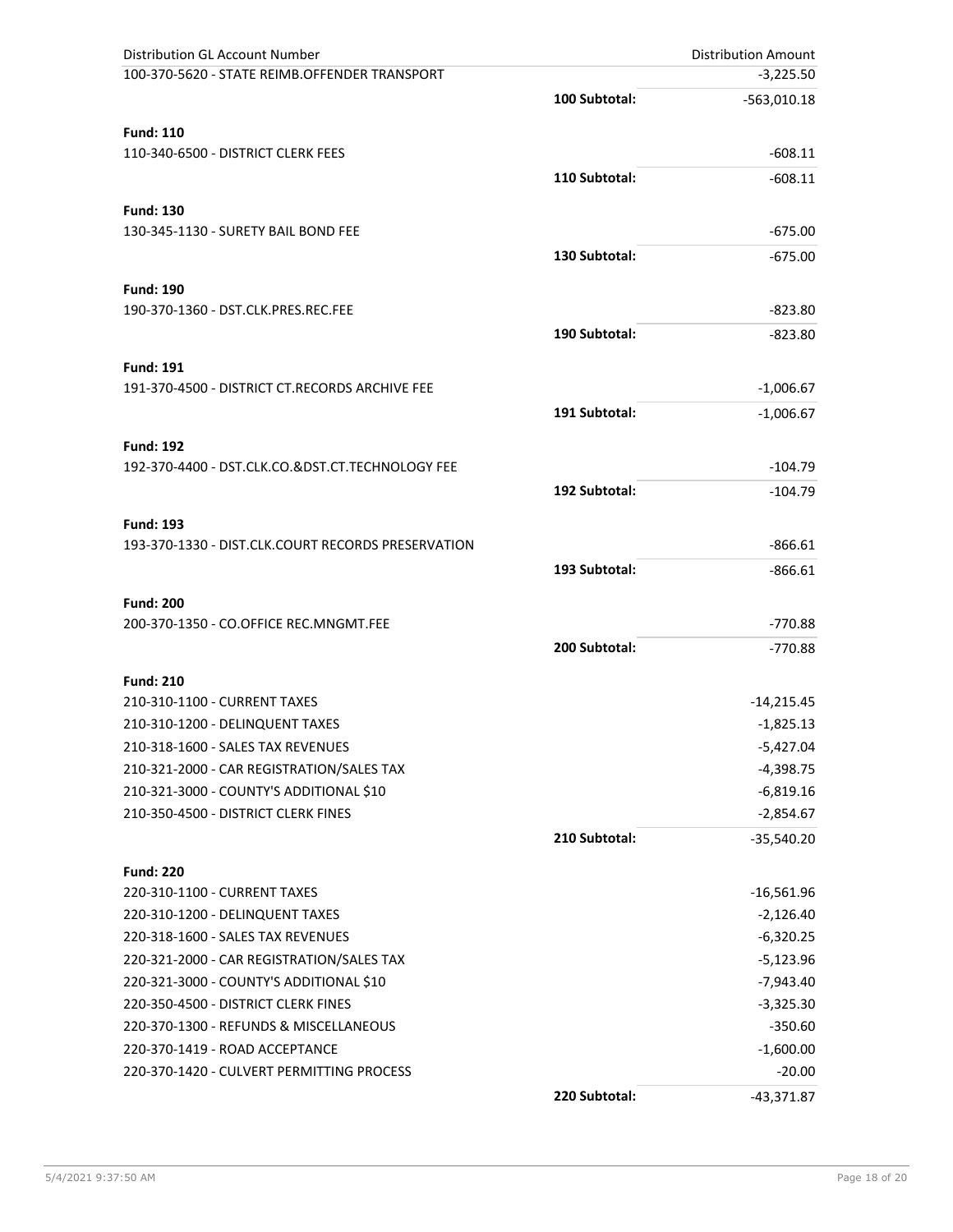| Distribution GL Account Number                           |               | <b>Distribution Amount</b> |
|----------------------------------------------------------|---------------|----------------------------|
| <b>Fund: 230</b>                                         |               |                            |
| 230-310-1100 - CURRENT TAXES                             |               | -24,841.35                 |
| 230-310-1200 - DELINQUENT TAXES                          |               | $-3,189.40$                |
| 230-318-1600 - SALES TAX REVENUES                        |               | $-9,481.58$                |
| 230-321-2000 - CAR REGISTRATION/SALES TAX                |               | $-7,685.93$                |
| 230-321-3000 - COUNTY'S ADDITIONAL \$10                  |               | $-11,915.10$               |
| 230-350-4500 - DISTRICT CLERK FINES                      |               | $-4,987.95$                |
| 230-370-1300 - REFUNDS & MISCELLANEOUS                   |               | $-7,891.10$                |
| 230-370-1420 - CULVERT PERMITTING PROCESS                |               | $-60.00$                   |
| 230-370-1450 - REIMBURSEMENT OF MATERIALS                |               | $-904.76$                  |
|                                                          | 230 Subtotal: | $-70,957.17$               |
| <b>Fund: 240</b>                                         |               |                            |
| 240-310-1100 - CURRENT TAXES                             |               | $-14,142.51$               |
| 240-310-1200 - DELINQUENT TAXES                          |               | $-1,815.76$                |
| 240-318-1600 - SALES TAX REVENUES                        |               | $-5,397.99$                |
| 240-321-2000 - CAR REGISTRATION/SALES TAX                |               | $-4,375.00$                |
| 240-321-3000 - COUNTY'S ADDITIONAL \$10                  |               | $-6,782.34$                |
| 240-350-4500 - DISTRICT CLERK FINES                      |               | $-2,839.26$                |
| 240-370-1420 - CULVERT PERMITTING PROCESS                |               | $-20.00$                   |
| 240-370-1450 - REIMBURSEMENT OF MATERIALS                |               | $-202.96$                  |
| 240-370-1460 - SALE OF RECYCLED MATERIALS                |               | $-581.70$                  |
|                                                          | 240 Subtotal: | $-36,157.52$               |
|                                                          |               |                            |
| <b>Fund: 350</b>                                         |               |                            |
| 350-340-4500 - DISTRICT CLERK FEES                       |               | $-2,105.06$                |
|                                                          | 350 Subtotal: | $-2,105.06$                |
| <b>Fund: 360</b>                                         |               |                            |
| 360-340-4750 - DISTRICT ATTORNEY FEES                    |               | $-75.00$                   |
| 360-352-2000 - CONTRABAND FORFEITURE                     |               | $-621.34$                  |
| 360-370-1300 - REFUNDS & MISCELLANEOUS                   |               | $-134.31$                  |
|                                                          | 360 Subtotal: | $-830.65$                  |
|                                                          |               |                            |
| <b>Fund: 414</b><br>414-330-4772 - OOG CORONAVIRUS GRANT |               | $-11,145.90$               |
|                                                          | 414 Subtotal: |                            |
|                                                          |               | $-11,145.90$               |
| <b>Fund: 560</b>                                         |               |                            |
| 560-352-2000 - CONTRABAND FORFEITURE                     |               | $-6,960.00$                |
|                                                          | 560 Subtotal: | $-6,960.00$                |
| <b>Fund: 590</b>                                         |               |                            |
| 590-370-4250 - DRUG COURT FEE                            |               | $-279.31$                  |
| 590-370-4260 - SPECIALTY COURT                           |               | $-95.01$                   |
|                                                          | 590 Subtotal: | $-374.32$                  |
|                                                          |               |                            |
| <b>Fund: 600</b>                                         |               |                            |
| 600-310-1100 - CURRENT TAXES                             |               | -34,171.52                 |
| 600-310-1200 - DELINQUENT TAXES                          |               | $-2,032.38$                |